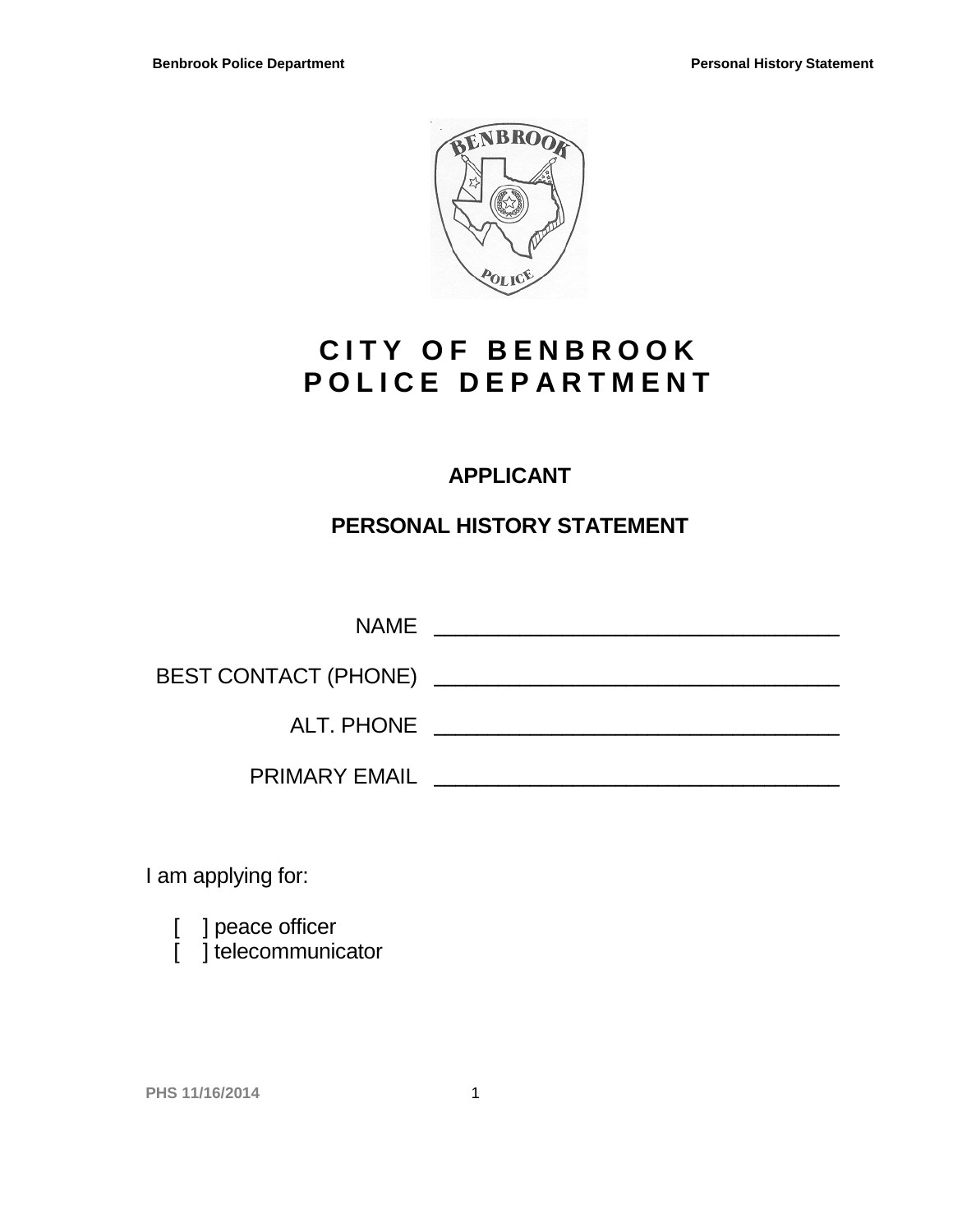# **INSTRUCTIONS**

# READ INSTRUCTIONS CAREFULLY BEFORE PROCEEDING

THESE INSTRUCTIONS ARE PROVIDED AS A GUIDE TO ASSIST YOU IN PROPERLY COMPLETING YOUR PERSONAL HISTORY STATEMENT (PHS). IT IS ESSENTIAL THAT THE INFORMATION BE ACCURATE IN ALL ASPECTS. IT WILL BE USED AS THE BASIS FOR A BACKGROUND INVESTIGATION THAT WILL DETERMINE YOUR ELIGIBILITY FOR EMPLOYMENT.

- 1. Your PHS must be hand printed and filled out by you personally and by no other person. DO NOT type or have anyone else fill out this form for you. The original hand printed version of the Personal History Statement must be submitted. Copies of the completed Personal History Statement will not be accepted. Answer all questions to the best of your ability.
- 2. If a question is not applicable to you enter N/A in the space provided.
- 3. Avoid errors by reading the directions carefully before making any entries on the form. Be sure your information is correct and in proper sequence before you begin.
- 4. You are responsible for obtaining correct information and addresses. If you are not sure of an address, check it by personal verification. Errors will not be viewed favorably. Zip codes and area codes must be included.
- 5. If you need additional space for your answers, attach an additional sheet or sheets as needed. Be sure to indicate what question number and page this refers to.
- 6. Attach copies of all diplomas, transcripts, certificates, training, and DD-214.
- 7. A complete Personal History Statement will help expedite your background investigation. Any omissions, falsifications, inaccuracies, or incompleteness may result in disqualification from the process.
- 8. Failure to complete all blanks on the PHS may result in disqualification from the process.
- 9. Your PHS is part of the assessment process. The ability to follow instructions and to prepare neat, accurate, thorough, and legible documents is an integral part of police work, and will be evaluated accordingly.

If you fail to return the PHS you will be removed from the selection process.

All the Personal Inquiry Waivers at the back of the application must be signed and notarized prior to returning the application. DO NOT use raised notary seals, use ONLY inked notary seals.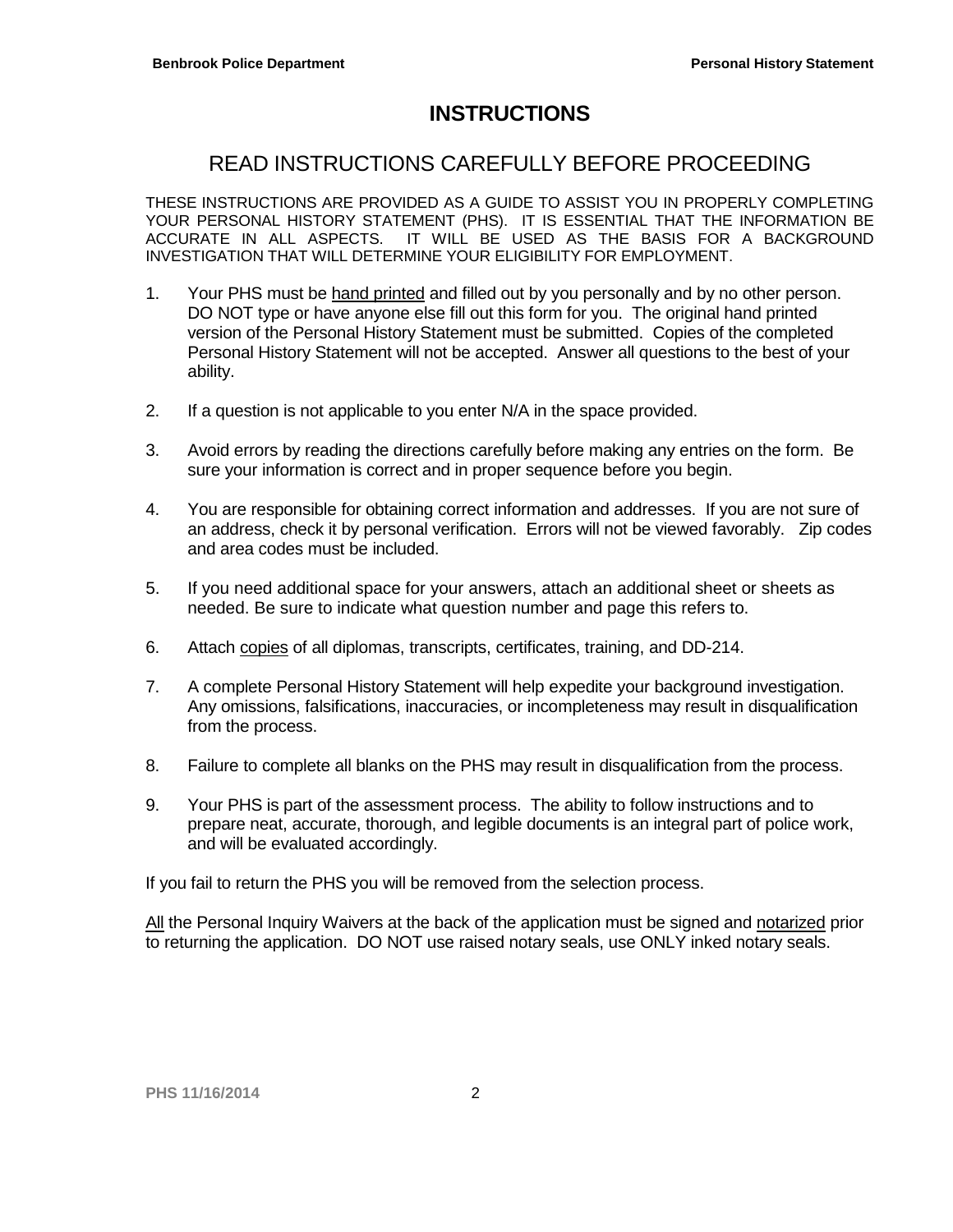### **REQUIRED DOCUMENTS**

The following documents must be submitted with your PHS. If there is a delay in obtaining these documents, indicate the reason in the space at the bottom of this page along with the anticipated date of receipt. Your background investigation may be delayed or your application may be rejected if these documents are not submitted promptly.

- \_\_\_\_\_ 1. Original certified copy of your birth certificate. (No photo copy)
- **2. Original certified copy of your naturalization papers, if applicable.**
- **2008** 3. Photocopy of driver's license;
- \_\_\_\_\_ 4. Copy of high school transcripts;
- 5. Copy of high school diploma or GED certificate;
- \_\_\_\_\_ 6. Copy of college or university transcript (from each school attended);
- \_\_\_\_\_ 7. Copy of college diploma (if applicable);
- **EXECUTE:** 8. Copy of marriage certificate(s);
- **EXECUTE:** 9. Copy of divorce decree(s);
- \_\_\_\_\_ 10. Copy of military discharge papers (DD-214) showing the type of discharge;
- \_\_\_\_\_ 11. Copy of proof of liability insurance;
- **12. Copy of Social Security card;**
- \_\_\_\_\_ 13. Copies of any training that relates to the position for which you are applying;
- 14. Copies of any TCOLE or POST certificates (if applicable);
- 15. A recent color photograph;
- \_\_\_\_\_ 16. Letters of reference, certificates of special qualifications, or special licenses.
- 17. Copy of peace officer Certificate from police academy. (Peace Officer Applicants Only)
- \_\_\_\_\_ 18. Copy of peace officer license and training certificates. (Peace Officer Applicants Only)

PHS will be kept on file for one year. Submit updated contact information to the Benbrook Police Department, 1080 Mercedes Street, Benbrook, TX 76126

If for any reason you are unable to submit the required documents, you must contact the Background Investigator. Otherwise, you may be removed from consideration for employment.

**\_\_\_\_\_\_\_\_\_\_\_\_\_\_\_\_\_\_\_\_\_\_\_\_\_\_\_\_\_\_\_\_\_\_\_\_\_\_\_\_\_\_\_\_\_\_\_\_\_\_\_\_\_\_\_\_\_\_\_\_\_\_\_\_\_\_\_\_\_\_\_\_\_\_\_\_\_\_\_\_\_\_\_\_**

**\_\_\_\_\_\_\_\_\_\_\_\_\_\_\_\_\_\_\_\_\_\_\_\_\_\_\_\_\_\_\_\_\_\_\_\_\_\_\_\_\_\_\_\_\_\_\_\_\_\_\_\_\_\_\_\_\_\_\_\_\_\_\_\_\_\_\_\_\_\_\_\_\_\_\_\_\_\_\_\_\_\_\_\_**

**\_\_\_\_\_\_\_\_\_\_\_\_\_\_\_\_\_\_\_\_\_\_\_\_\_\_\_\_\_\_\_\_\_\_\_\_\_\_\_\_\_\_\_\_\_\_\_\_\_\_\_\_\_\_\_\_\_\_\_\_\_\_\_\_\_\_\_\_\_\_\_\_\_\_\_\_\_\_\_\_\_\_\_\_**

**\_\_\_\_\_\_\_\_\_\_\_\_\_\_\_\_\_\_\_\_\_\_\_\_\_\_\_\_\_\_\_\_\_\_\_\_\_\_\_\_\_\_\_\_\_\_\_\_\_\_\_\_\_\_\_\_\_\_\_\_\_\_\_\_\_\_\_\_\_\_\_\_\_\_\_\_\_\_\_\_\_\_\_\_**

### **Comments:**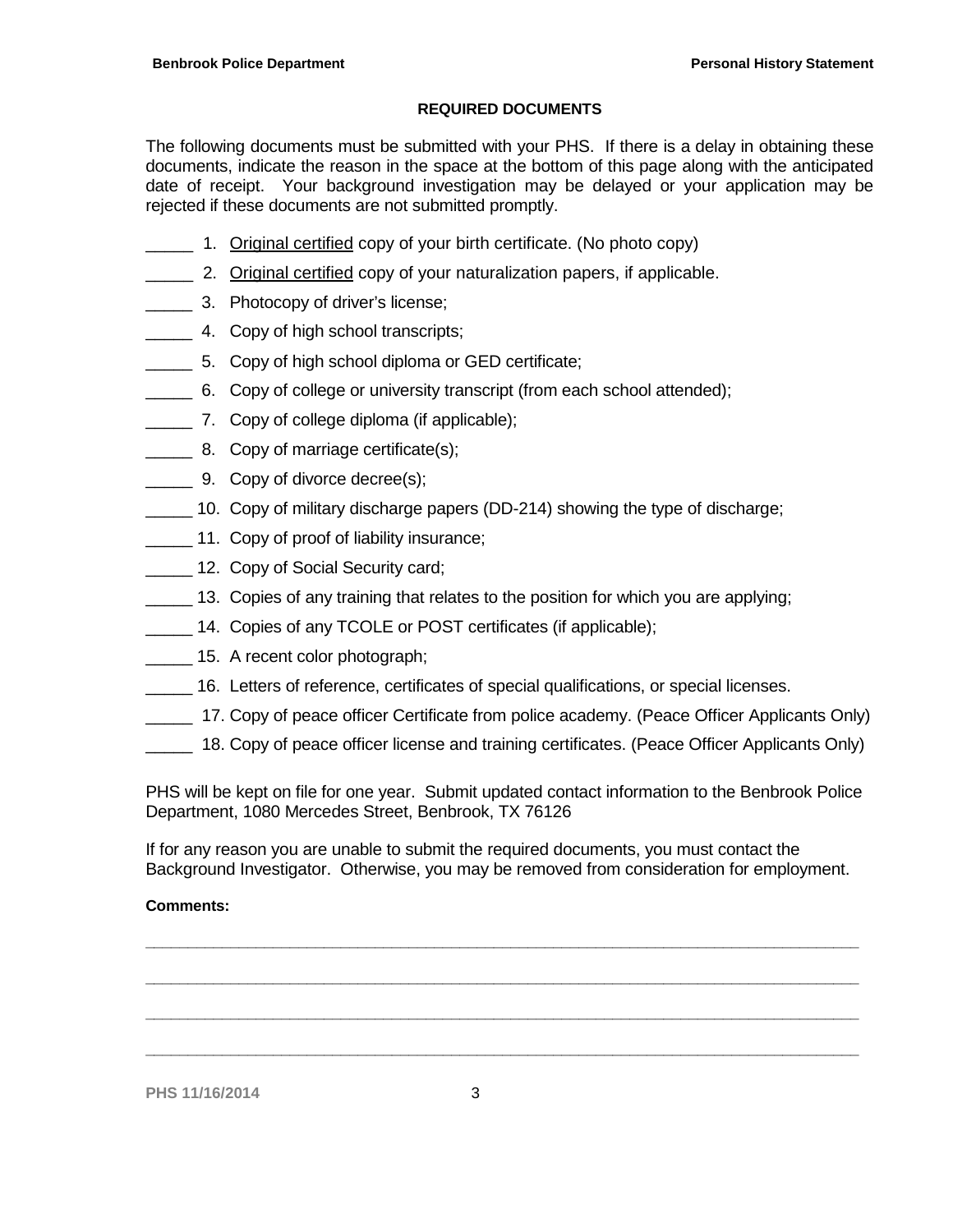## **Applicant Qualification Section**

Before you begin to fill out this personal history statement, please ensure that you meet the following requirements. You must meet all five of these requirements to qualify for licensure as a peace officer or jailer in Texas.

Initial: **I am a citizen of the United States of America.** 

- I have earned a high school diploma or a GED.
- \_\_\_\_\_ I have never been convicted, plead guilty (nolo contendere), nor have I been on court-ordered community service/probation or deferred adjudication for a Class A misdemeanor or a felony.
- During the last ten (10) years, I have not been convicted, plead guilty (nolo contendere), been on community service/probation or deferred adjudication for a Class B misdemeanor in this state, other state, or while serving in the military.
- I have never had a military court martial that resulted in a dishonorable or bad conduct discharge.

# **DISQUALIFICATION**

**There are very few automatic basis for rejection. Even issues of prior misconduct, employee terminations, and arrests are usually not, in and of themselves, automatically disqualifying. However, deliberate misstatements or omissions can and often will result in your application being rejected, regardless of the nature or reason for the misstatements/omissions. In fact, the number one reason individuals "fail" background investigations is because they deliberately withhold or misrepresent job-relevant information from their prospective employer.**

**This personal history statement is a governmental document. Be truthful, as there are criminal consequences for lying on a governmental document.**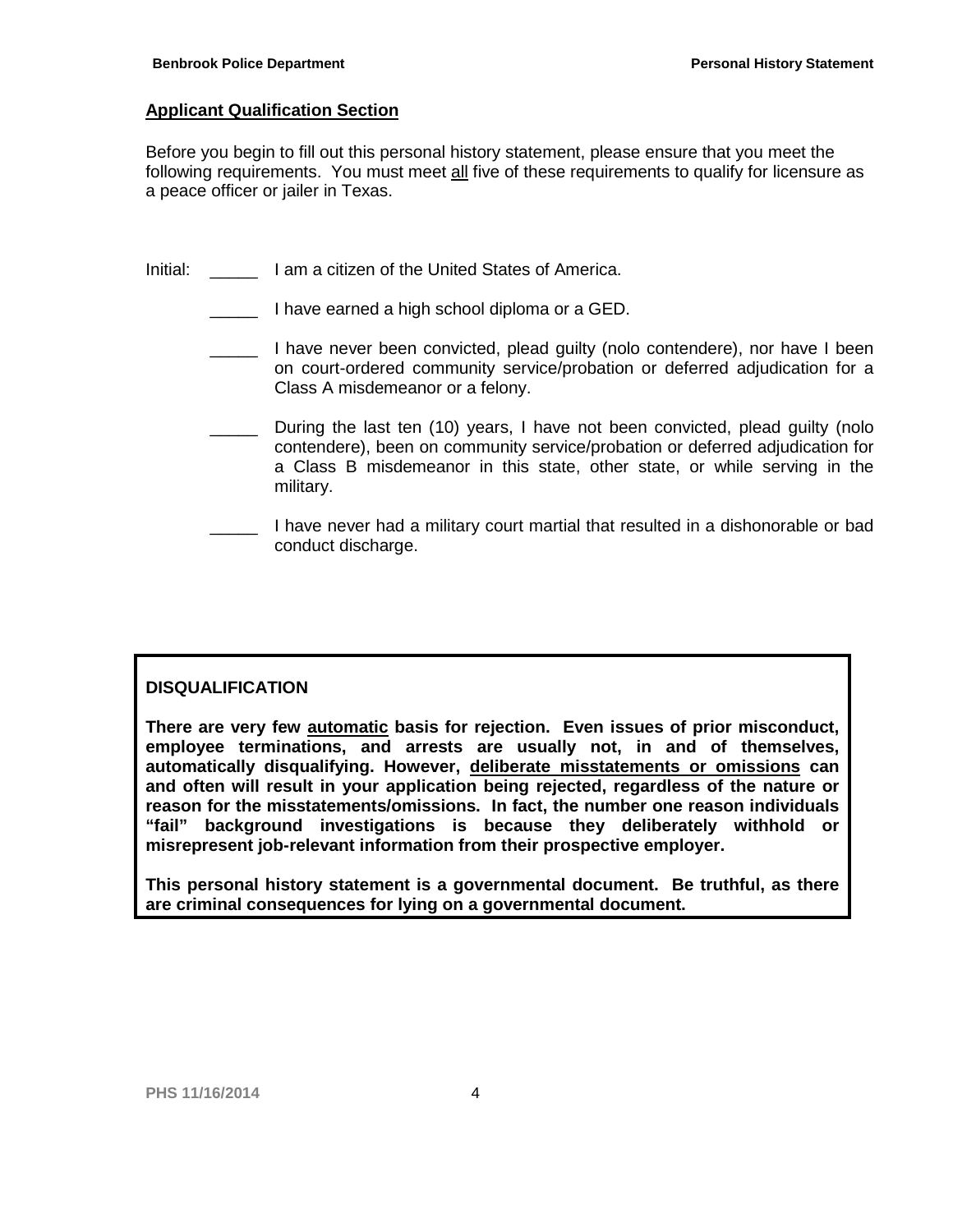# **Applicant Identification**

| <b>FULL NAME (Last, First, Middle)</b>                                                                            |                |                                                                       |                         |                                                                              |                                    |
|-------------------------------------------------------------------------------------------------------------------|----------------|-----------------------------------------------------------------------|-------------------------|------------------------------------------------------------------------------|------------------------------------|
| <b>ADDRESS</b>                                                                                                    |                |                                                                       |                         |                                                                              |                                    |
| <b>HOME PHONE</b>                                                                                                 |                | <b>WORK PHONE</b>                                                     |                         | <b>CELL PHONE</b>                                                            |                                    |
| <b>PERSONAL EMAIL</b>                                                                                             |                |                                                                       | <b>ALTERNATE EMAILS</b> |                                                                              |                                    |
| <b>COUNTRY OF CITIZENSHIP</b>                                                                                     |                |                                                                       |                         | ARE YOU A RESIDENT ALIEN WHO IS ELIGIBLE<br>AND HAS APPLIED FOR CITIZENSHIP? | Y<br>N                             |
| <b>DATE OF BIRTH</b>                                                                                              |                | PLACE OF BIRTH (city, county, state)<br><b>SOCIAL SECURITY NUMBER</b> |                         |                                                                              |                                    |
| <b>DRIVERS LICENSE (number, state)</b>                                                                            |                | <b>HEIGHT</b>                                                         | <b>WEIGHT</b>           | <b>HAIR</b>                                                                  | <b>EYES</b>                        |
| INDICATE ALL OTHER NAMES YOU HAVE USED, INCLUDING MAIDEN, ADOPTIVE, NICKNAMES, ETC.                               |                |                                                                       |                         |                                                                              |                                    |
| INDICATE ALL TATTOOS, SCARS, PIERCINGS, AND OTHER DISTINGUSIHING MARKS, ALONG WITH RESPECTIVE<br><b>LOCATIONS</b> |                |                                                                       |                         |                                                                              |                                    |
| NAME, RELATIONSHIP, ADDRESS, PHONE, EMAIL OF A PERSON WHO CAN ALWAYS CONTACT YOU                                  |                |                                                                       |                         |                                                                              |                                    |
| <b>CURRENT STATUS:</b><br>SINGLE MARRIED                                                                          | <b>ENGAGED</b> | DIVORCED SEPARATED WIDOWED                                            |                         |                                                                              | DOMESTIC PARTNER IN A RELATIONSHIP |

**COMPLETE THIS SECTION IF YOU ARE MARRIED, ENGAGED, HAVE A DOMSETIC PARTNER, OR HAVE A BOYFRIEND/GIRLFRIEND**

| OTHER PERSON'S FULL NAME, INCLUDE MAIDEN NAME(S)       |                   | <b>DATE OF BIRTH</b>           | <b>WEDDING DATE</b> |
|--------------------------------------------------------|-------------------|--------------------------------|---------------------|
| <b>COMPLETE ADDRESS</b>                                |                   |                                |                     |
| <b>HOME PHONE</b>                                      | <b>WORK PHONE</b> |                                | <b>CELL PHONE</b>   |
| <b>EMAIL</b>                                           |                   | <b>OCCUPATION AND EMPLOYER</b> |                     |
| IF MARRIED, LOCATION OF CEREMONY (CITY, COUNTY, STATE) |                   |                                |                     |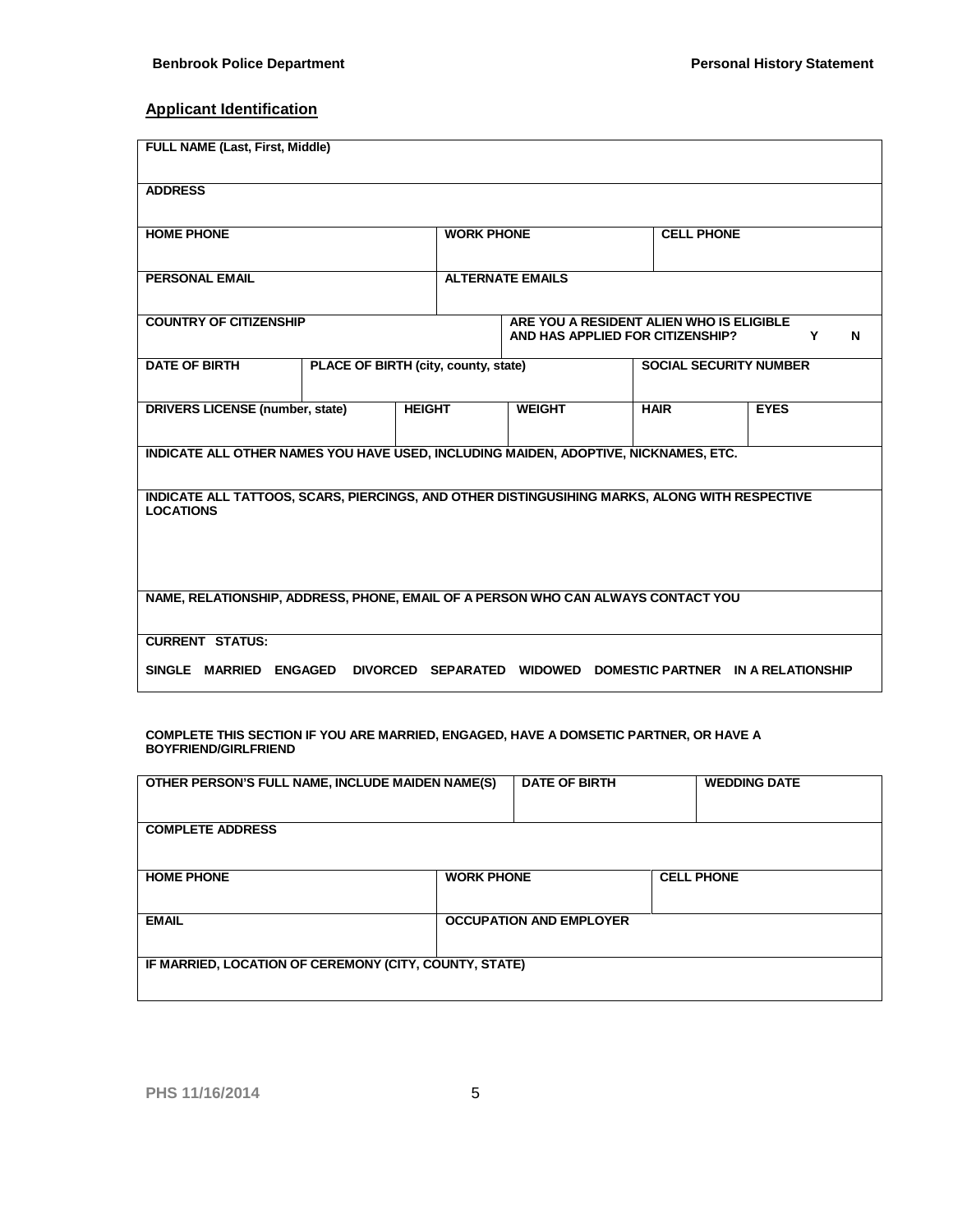## **Marital and Family History**

**IDENTIFY CHILDREN RELATED TO YOU OR TO YOUR SPOUSE. INCLUDE NATURAL, STEP, ADOPTED, AND FOSTER CHILDREN.**

| <b>RELATION</b> | <b>NAME</b> | DATE OF BIRTH   ADDRESS |  |
|-----------------|-------------|-------------------------|--|
|                 |             |                         |  |
|                 |             |                         |  |
|                 |             |                         |  |
|                 |             |                         |  |
|                 |             |                         |  |
|                 |             |                         |  |
|                 |             |                         |  |
|                 |             |                         |  |
|                 |             |                         |  |

#### **COMPLETE THIS SECTION IF YOU ARE WIDOWED**

| <b>SPOUSE'S FULL NAME, INCUDING MAIDEN NAME(s)</b> | <b>DATE OF BIRTH</b>                  | <b>DATE OF DEATH</b> |
|----------------------------------------------------|---------------------------------------|----------------------|
| <b>CAUSE OF DEATH</b>                              | <b>LOCATION (CITY, COUNTY, STATE)</b> |                      |

#### **COMPLETE THIS SECTION IF YOU ARE DIVORCED**

| FORMER SPOUSE'S FULL NAME, INCLUDE MAIDEN NAME(S) |                                | <b>DATE OF BIRTH</b> |                   | <b>WEDDING DATE</b>                                |
|---------------------------------------------------|--------------------------------|----------------------|-------------------|----------------------------------------------------|
|                                                   |                                |                      |                   |                                                    |
| <b>COMPLETE ADDRESS</b>                           |                                |                      |                   |                                                    |
|                                                   |                                |                      |                   |                                                    |
| <b>HOME PHONE</b>                                 | <b>WORK PHONE</b>              |                      | <b>CELL PHONE</b> |                                                    |
|                                                   |                                |                      |                   |                                                    |
| <b>EMAIL</b>                                      | <b>OCCUPATION AND EMPLOYER</b> |                      |                   |                                                    |
|                                                   |                                |                      |                   |                                                    |
| <b>LOCATION OF CEREMONY (CITY, COUNTY, STATE)</b> |                                |                      |                   | DATE AND LOCATION OF DIVORCE (CITY, COUNTY, STATE) |
|                                                   |                                |                      |                   |                                                    |

| FORMER SPOUSE'S FULL NAME, INCLUDE MAIDEN NAME(S) |                   | <b>DATE OF BIRTH</b>           |                   | <b>WEDDING DATE</b>                                |
|---------------------------------------------------|-------------------|--------------------------------|-------------------|----------------------------------------------------|
| <b>COMPLETE ADDRESS</b>                           |                   |                                |                   |                                                    |
| <b>HOME PHONE</b>                                 | <b>WORK PHONE</b> |                                | <b>CELL PHONE</b> |                                                    |
| <b>EMAIL</b>                                      |                   | <b>OCCUPATION AND EMPLOYER</b> |                   |                                                    |
| <b>LOCATION OF CEREMONY (CITY, COUNTY, STATE)</b> |                   |                                |                   | DATE AND LOCATION OF DIVORCE (CITY, COUNTY, STATE) |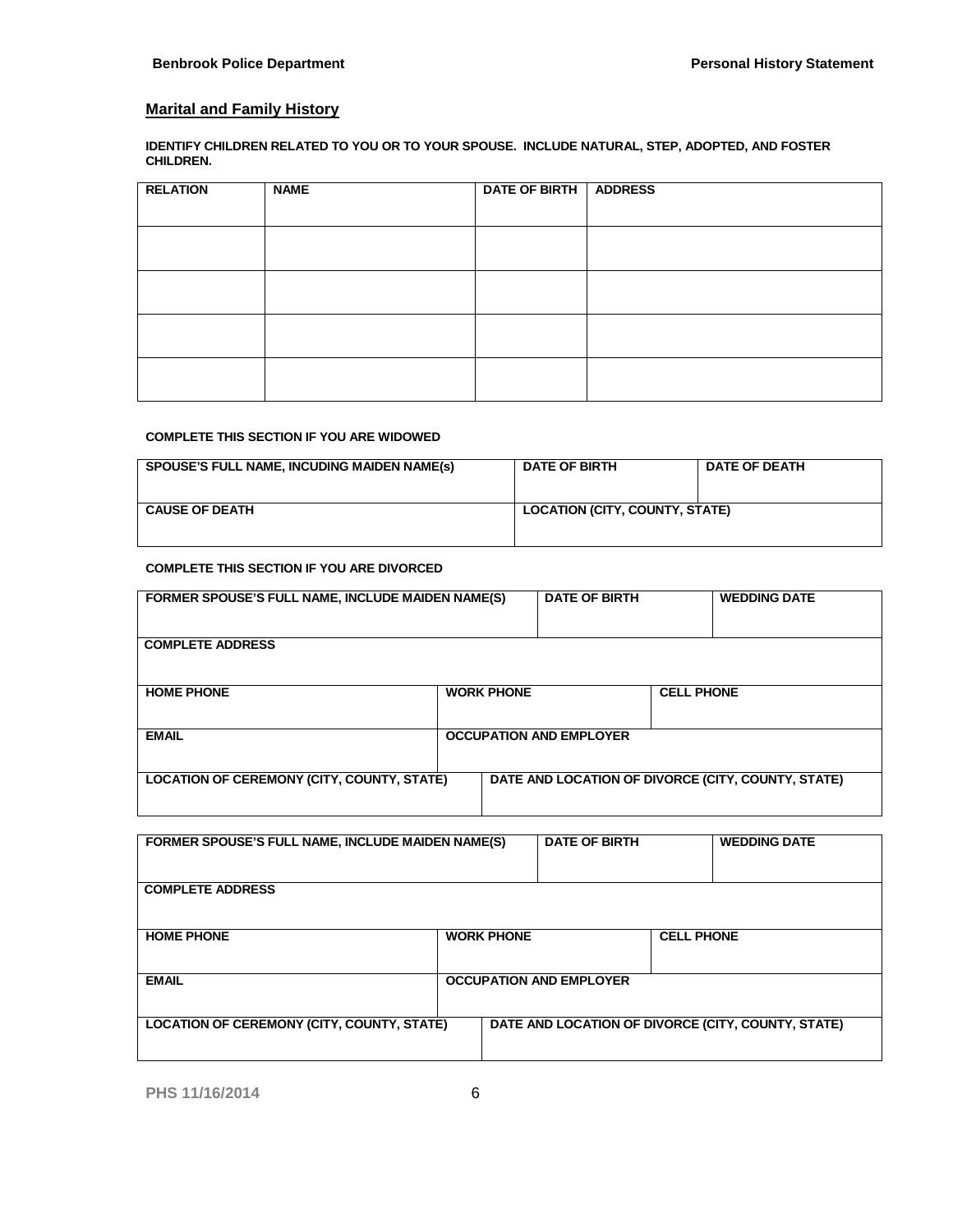**Identify relatives in the following order: father, mother, step-parents (if any), brothers and sisters, and inlaws. If deceased, write DECEASED in the address blank. Attach additional sheets if needed.**

| <b>NAME / RELATIONSHIP</b> |                                | <b>DATE OF BIRTH</b> |
|----------------------------|--------------------------------|----------------------|
| <b>COMPLETE ADDRESS</b>    |                                |                      |
| <b>HOME PHONE</b>          | <b>WORK PHONE</b>              | <b>CELL PHONE</b>    |
| <b>EMAIL</b>               | <b>OCCUPATION AND EMPLOYER</b> |                      |

| <b>NAME / RELATIONSHIP</b> |                                | <b>DATE OF BIRTH</b> |
|----------------------------|--------------------------------|----------------------|
| <b>COMPLETE ADDRESS</b>    |                                |                      |
| <b>HOME PHONE</b>          | <b>WORK PHONE</b>              | <b>CELL PHONE</b>    |
| <b>EMAIL</b>               | <b>OCCUPATION AND EMPLOYER</b> |                      |

| <b>NAME / RELATIONSHIP</b> |                                | <b>DATE OF BIRTH</b> |
|----------------------------|--------------------------------|----------------------|
| <b>COMPLETE ADDRESS</b>    |                                |                      |
| <b>HOME PHONE</b>          | <b>WORK PHONE</b>              | <b>CELL PHONE</b>    |
| <b>EMAIL</b>               | <b>OCCUPATION AND EMPLOYER</b> |                      |

| <b>NAME / RELATIONSHIP</b> |                                | <b>DATE OF BIRTH</b> |  |
|----------------------------|--------------------------------|----------------------|--|
| <b>COMPLETE ADDRESS</b>    |                                |                      |  |
| <b>HOME PHONE</b>          | <b>WORK PHONE</b>              | <b>CELL PHONE</b>    |  |
| <b>EMAIL</b>               | <b>OCCUPATION AND EMPLOYER</b> |                      |  |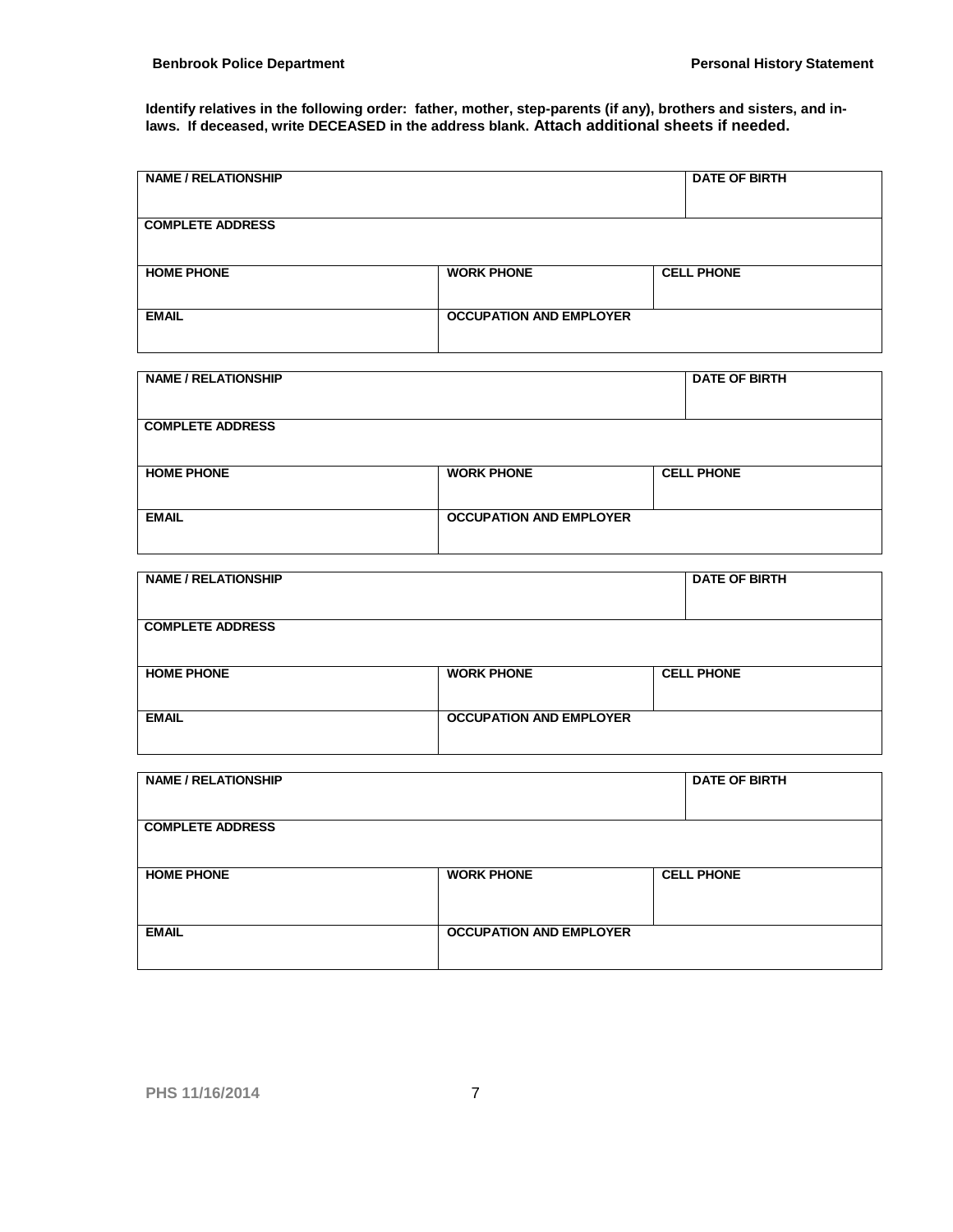| <b>NAME / RELATIONSHIP</b> |                                | <b>DATE OF BIRTH</b> |
|----------------------------|--------------------------------|----------------------|
| <b>COMPLETE ADDRESS</b>    |                                |                      |
| <b>HOME PHONE</b>          | <b>WORK PHONE</b>              | <b>CELL PHONE</b>    |
| <b>EMAIL</b>               | <b>OCCUPATION AND EMPLOYER</b> |                      |
|                            |                                |                      |

| <b>NAME / RELATIONSHIP</b> |                                | <b>DATE OF BIRTH</b> |
|----------------------------|--------------------------------|----------------------|
| <b>COMPLETE ADDRESS</b>    |                                |                      |
| <b>HOME PHONE</b>          | <b>WORK PHONE</b>              | <b>CELL PHONE</b>    |
| <b>EMAIL</b>               | <b>OCCUPATION AND EMPLOYER</b> |                      |

| <b>NAME / RELATIONSHIP</b> |                                | <b>DATE OF BIRTH</b> |
|----------------------------|--------------------------------|----------------------|
| <b>COMPLETE ADDRESS</b>    |                                |                      |
| <b>HOME PHONE</b>          | <b>WORK PHONE</b>              | <b>CELL PHONE</b>    |
| <b>EMAIL</b>               | <b>OCCUPATION AND EMPLOYER</b> |                      |

# **Complete if any member of your immediate family or close relatives has been arrested.**

| <b>NAME/RELATIONSHIP</b> | <b>CHARGE</b> | <b>OUTCOME</b> | <b>MONTH/YEAR</b> | <b>AGENCY</b> |
|--------------------------|---------------|----------------|-------------------|---------------|
|                          |               |                |                   |               |
|                          |               |                |                   |               |
|                          |               |                |                   |               |
|                          |               |                |                   |               |
|                          |               |                |                   |               |
|                          |               |                |                   |               |
|                          |               |                |                   |               |
|                          |               |                |                   |               |
|                          |               |                |                   |               |
|                          |               |                |                   |               |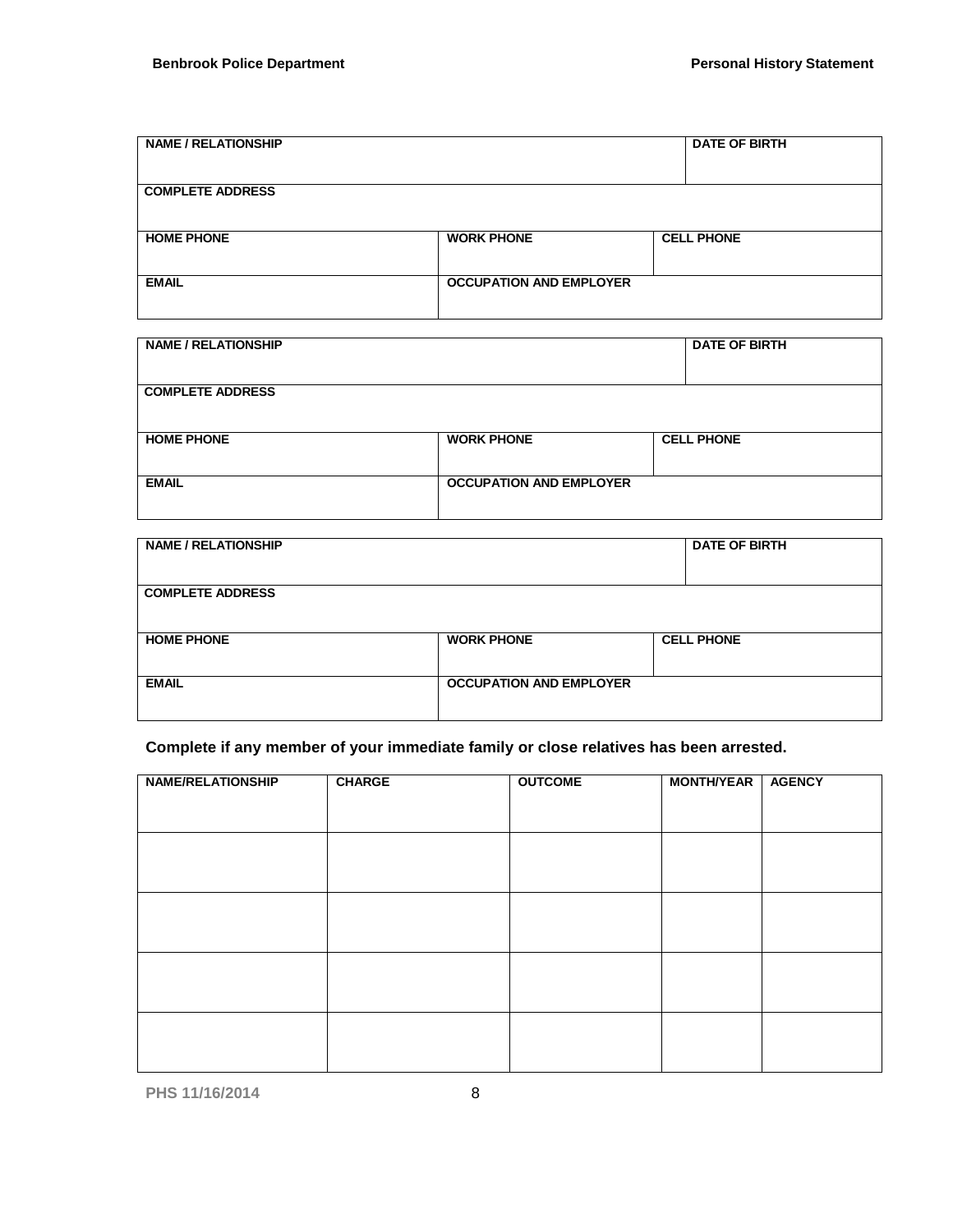#### **Residential History**

**List all residences during the last 15 years. Use complete addresses. Do not use PO Boxes. Begin with your present address and work back. List date by month and year. Attach additional sheets if necessary.**

| <b>PRESENT ADDRESS</b>                                       | <b>DATES</b> |
|--------------------------------------------------------------|--------------|
| IF RENTING, APARTMENT COMPLEX OR OWNERS NAME, ADDRESS, PHONE |              |
| NAMES OF THOSE WITH WHOM YOU LIVE                            |              |

| <b>FORMER ADDRESS</b>                                        | <b>DATES</b> |  |  |
|--------------------------------------------------------------|--------------|--|--|
|                                                              |              |  |  |
| IF RENTING, APARTMENT COMPLEX OR OWNERS NAME, ADDRESS, PHONE |              |  |  |
|                                                              |              |  |  |
| NAMES OF THOSE WITH WHOM YOU LIVED                           |              |  |  |
|                                                              |              |  |  |

| <b>FORMER ADDRESS</b>                                        | <b>DATES</b> |  |  |
|--------------------------------------------------------------|--------------|--|--|
|                                                              |              |  |  |
| IF RENTING, APARTMENT COMPLEX OR OWNERS NAME, ADDRESS, PHONE |              |  |  |
|                                                              |              |  |  |
| NAMES OF THOSE WITH WHOM YOU LIVED                           |              |  |  |
|                                                              |              |  |  |

| <b>FORMER ADDRESS</b>                                        | <b>DATES</b> |
|--------------------------------------------------------------|--------------|
|                                                              |              |
| IF RENTING, APARTMENT COMPLEX OR OWNERS NAME, ADDRESS, PHONE |              |
|                                                              |              |
| NAMES OF THOSE WITH WHOM YOU LIVED                           |              |
|                                                              |              |

| <b>FORMER ADDRESS</b>                                        | <b>DATES</b> |  |  |
|--------------------------------------------------------------|--------------|--|--|
|                                                              |              |  |  |
| IF RENTING, APARTMENT COMPLEX OR OWNERS NAME, ADDRESS, PHONE |              |  |  |
|                                                              |              |  |  |
| NAMES OF THOSE WITH WHOM YOU LIVED                           |              |  |  |
|                                                              |              |  |  |

| <b>FORMER ADDRESS</b>                                        | <b>DATES</b> |
|--------------------------------------------------------------|--------------|
|                                                              |              |
| IF RENTING, APARTMENT COMPLEX OR OWNERS NAME, ADDRESS, PHONE |              |
|                                                              |              |
| NAMES OF THOSE WITH WHOM YOU LIVED                           |              |
|                                                              |              |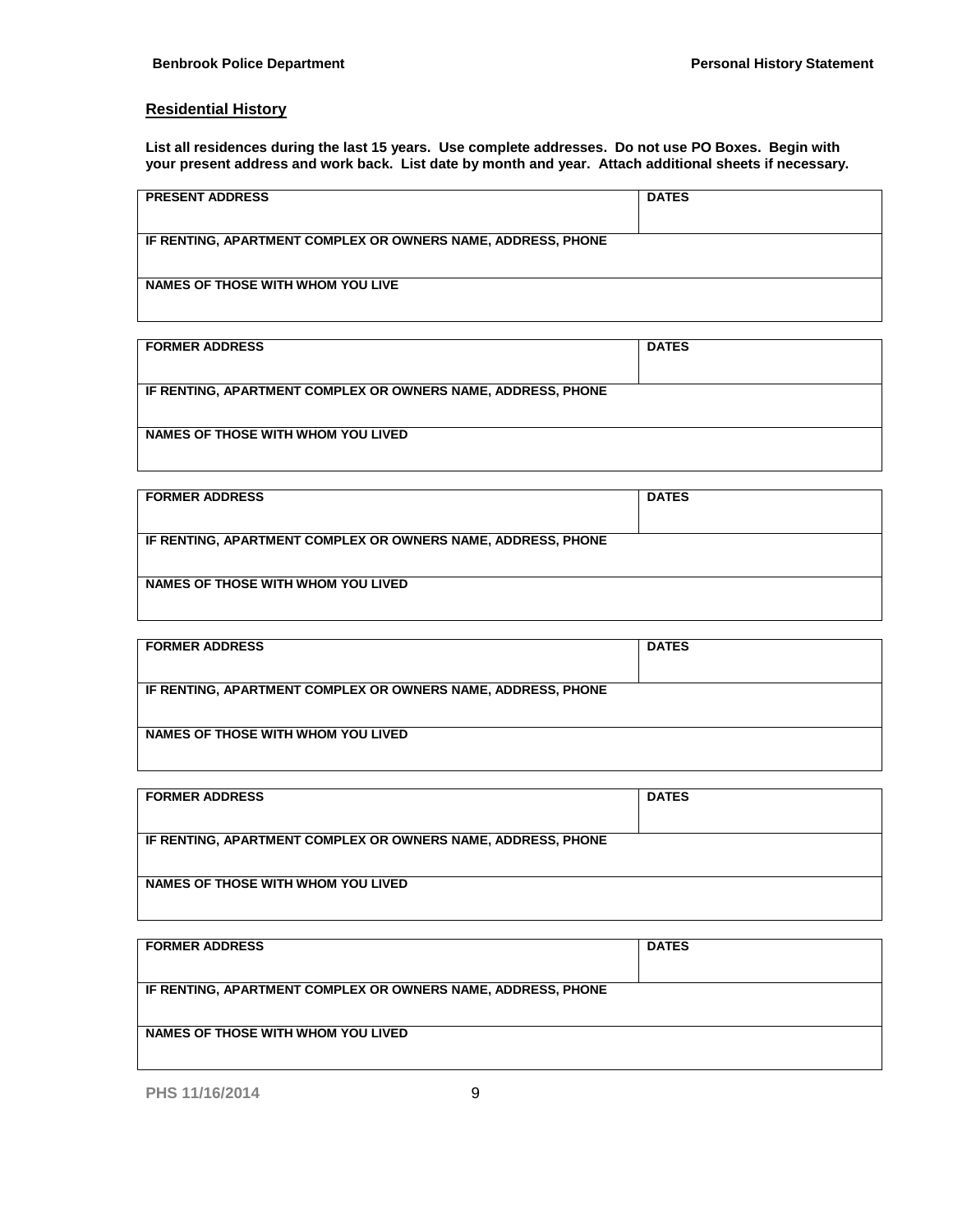- Y N Have you ever been evicted or asked to leave a residence?
- Y N Have you ever left a residence owing rent or payment?

If yes to either, explain, provide complete details, dates. Attach additional sheets if needed.

#### **Education**

**Indicate your high school, then indicate all colleges, universities, technical or trade schools you have attended, beginning with any in which you are currently enrolled, regardless of whether or not you graduated and/or completed the prescribed course of study.**

| NAME OF HIGH SCHOOL AND LOCATION | <b>DATES ATTENDED</b> | <b>GRADUATED WITH DIPLOMA?</b> |
|----------------------------------|-----------------------|--------------------------------|
| NAME OF HIGH SCHOOL AND LOCATION | <b>DATES ATTENDED</b> | <b>GRADUATED WITH DIPLOMA?</b> |

| NAME / LOCATION OF COLLEGE OR UNIVERSITY |                   | <b>DATES ATTENDED</b>        | <b>MAJOR</b> |
|------------------------------------------|-------------------|------------------------------|--------------|
| <b>HOURS COMPLETED</b>                   | <b>GRADUATED?</b> | IF GRADUATED. TYPE OF DEGREE |              |

| NAME / LOCATION OF COLLEGE OR UNIVERSITY |                   | <b>DATES ATTENDED</b>        | <b>MAJOR</b> |
|------------------------------------------|-------------------|------------------------------|--------------|
| <b>HOURS COMPLETED</b>                   | <b>GRADUATED?</b> | IF GRADUATED. TYPE OF DEGREE |              |

| NAME / LOCATION OF COLLEGE OR UNIVERSITY |                   | <b>DATES ATTENDED</b>        | <b>MAJOR</b> |
|------------------------------------------|-------------------|------------------------------|--------------|
| <b>HOURS COMPLETED</b>                   | <b>GRADUATED?</b> | IF GRADUATED. TYPE OF DEGREE |              |

| NAME / LOCATION OF COLLEGE OR UNIVERSITY |                   | <b>DATES ATTENDED</b>        | <b>MAJOR</b> |
|------------------------------------------|-------------------|------------------------------|--------------|
| <b>HOURS COMPLETED</b>                   | <b>GRADUATED?</b> | IF GRADUATED. TYPE OF DEGREE |              |

| NAME / LOCATION OF COLLEGE OR UNIVERSITY |                   | <b>DATES ATTENDED</b>        | <b>MAJOR</b> |
|------------------------------------------|-------------------|------------------------------|--------------|
| <b>HOURS COMPLETED</b>                   | <b>GRADUATED?</b> | IF GRADUATED, TYPE OF DEGREE |              |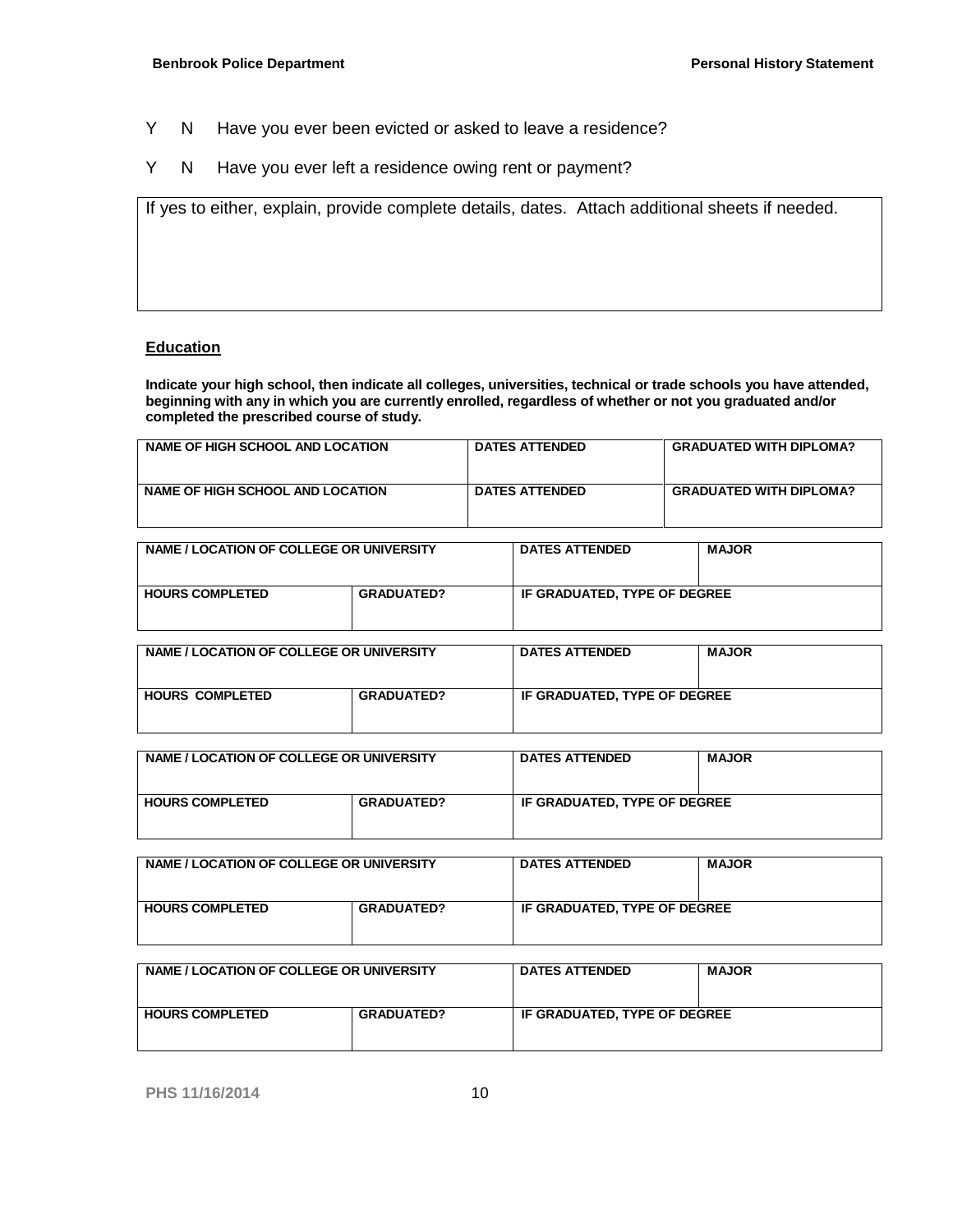#### **Special Training, Skills, Abilities**

**Describe any special training/abilities that would be of value to the Benbrook Police Department.** 

**Indicate any relevant or special licenses, training, or qualifications held. Attach copies of certificates.**

**Indicate past employment which you think will specifically qualify you for the position for which you have made this application. Describe positions you have held that required supervisory ability, the exercise of authority and leadership.**

**Indicate any foreign language in which you are proficient and level of proficiency.**

**Hobbies and sports in which you participate, including level of proficiency.**

**List past and current memberships in groups, associations, or clubs. Include dates and offices held.**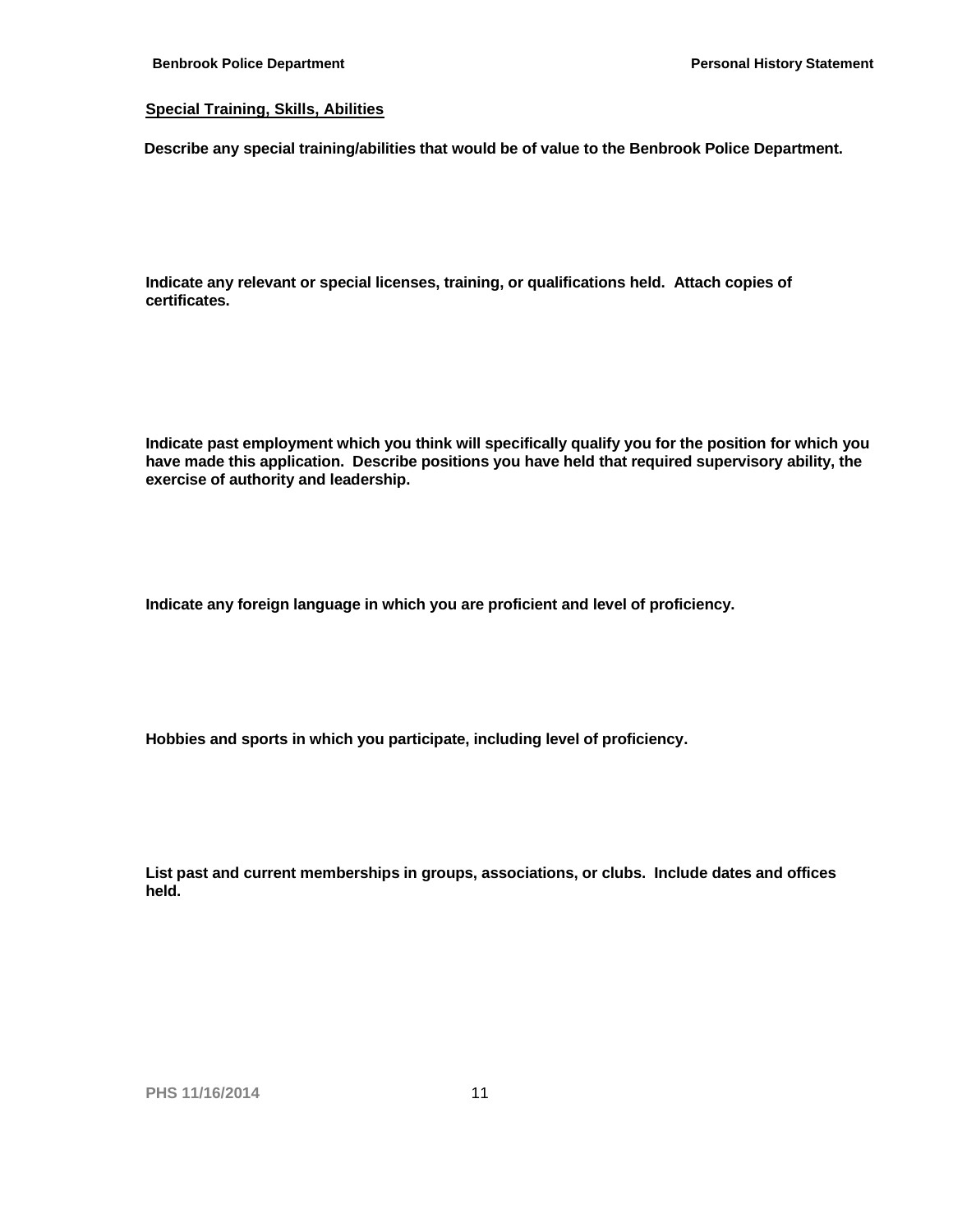If it became necessary to take a human life in the course of your duties, could you? Y N **If no, explain.** 

**Do you have a lifestyle that would prevent you from fully performing the duties of a police officer, including working weekends, holidays or evening and night shifts? Y N If yes, explain.** 

**List any TCOLE or POST license(s) you have.**

**Awards, commendations, or special recognitions:**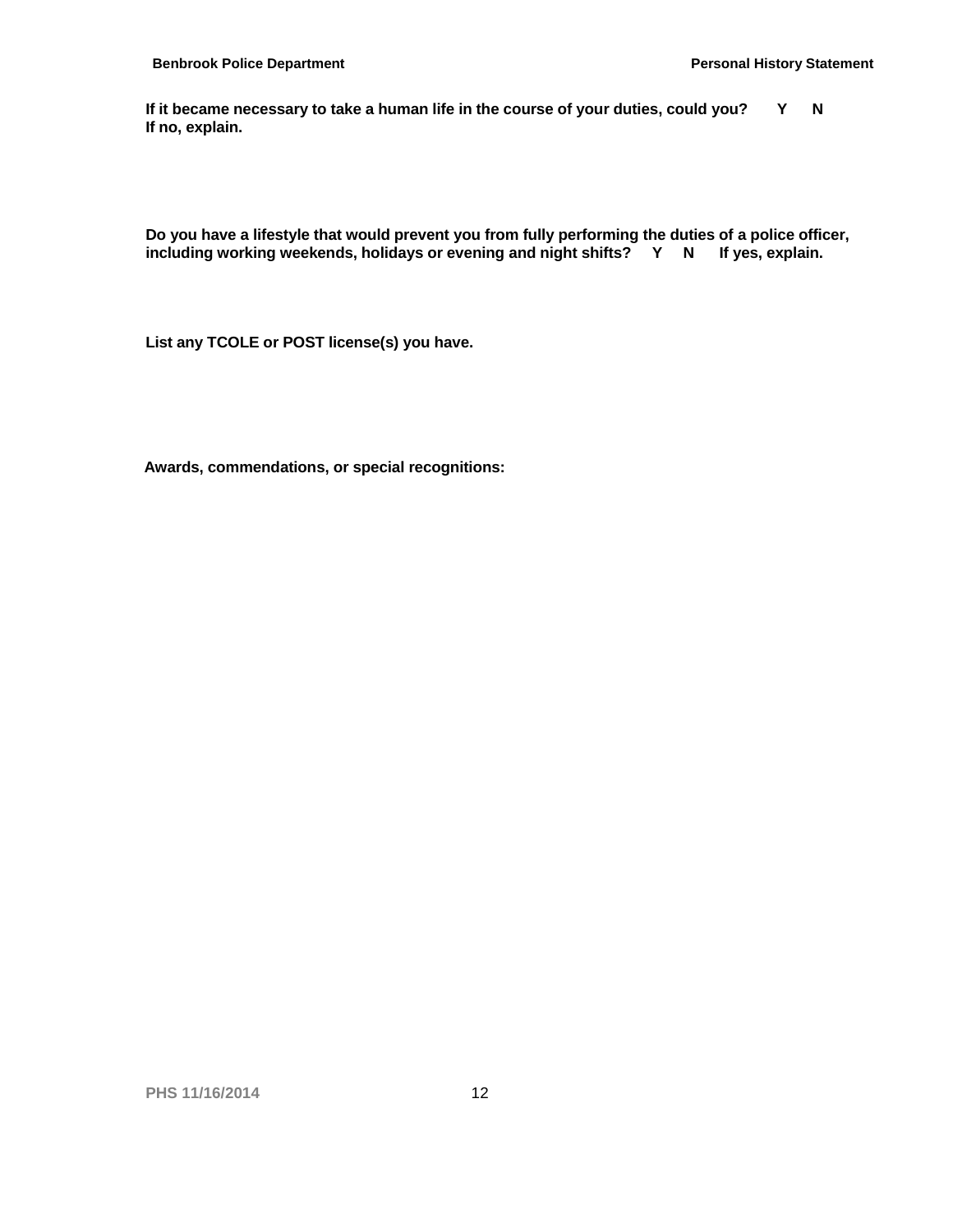#### **Employment History**

**Begin with your current or most recent job. List all employment since age 16, including part-time, temporary, or seasonal employment. List dates by month and year. Failure to list any job may terminate your application. Attach extra copies of these sheets if needed, ensuring that all required information is included.**

### **Y N May we contact your present employer?**

### **Y N Does your present employer know you are applying for this job?**

| <b>EMPLOYER / TYPE OF BUSINESS</b>          |                                                |                     |      |                                                   |     |
|---------------------------------------------|------------------------------------------------|---------------------|------|---------------------------------------------------|-----|
| <b>START DATE</b>                           | <b>END DATE</b>                                | Part-time Full-time | Temp | <b>PHONE</b>                                      |     |
| <b>COMPLETE ADDRESS (ZIP CODE REQUIRED)</b> |                                                |                     |      | <b>DID YOU RECEIVE</b><br><b>WRITTEN REVIEWS?</b> | Y N |
| <b>POSITION / JOB TITLE / DUTIES</b>        |                                                |                     |      | <b>STARTING SALARY</b>                            |     |
|                                             |                                                |                     |      | <b>ENDING SALARY</b>                              |     |
| NAME AND CONTACT INFORMATION OF SUPERVISOR  |                                                |                     |      |                                                   |     |
|                                             | NAME AND CONTACT INFORMATION OF TWO CO-WORKERS |                     |      |                                                   |     |
| <b>DETAILED REASON FOR SEPARATION</b>       |                                                |                     |      |                                                   |     |

| <b>EMPLOYER / TYPE OF BUSINESS</b>                |                                                |                     |      |                                                   |     |
|---------------------------------------------------|------------------------------------------------|---------------------|------|---------------------------------------------------|-----|
| <b>START DATE</b>                                 | <b>END DATE</b>                                | Part-time Full-time | Temp | <b>PHONE</b>                                      |     |
| <b>COMPLETE ADDRESS (ZIP CODE REQUIRED)</b>       |                                                |                     |      | <b>DID YOU RECEIVE</b><br><b>WRITTEN REVIEWS?</b> | Y N |
| <b>POSITION / JOB TITLE / DUTIES</b>              |                                                |                     |      | <b>STARTING SALARY</b>                            |     |
|                                                   |                                                |                     |      | <b>ENDING SALARY</b>                              |     |
| <b>NAME AND CONTACT INFORMATION OF SUPERVISOR</b> |                                                |                     |      |                                                   |     |
|                                                   | NAME AND CONTACT INFORMATION OF TWO CO-WORKERS |                     |      |                                                   |     |
| <b>DETAILED REASON FOR SEPARATION</b>             |                                                |                     |      |                                                   |     |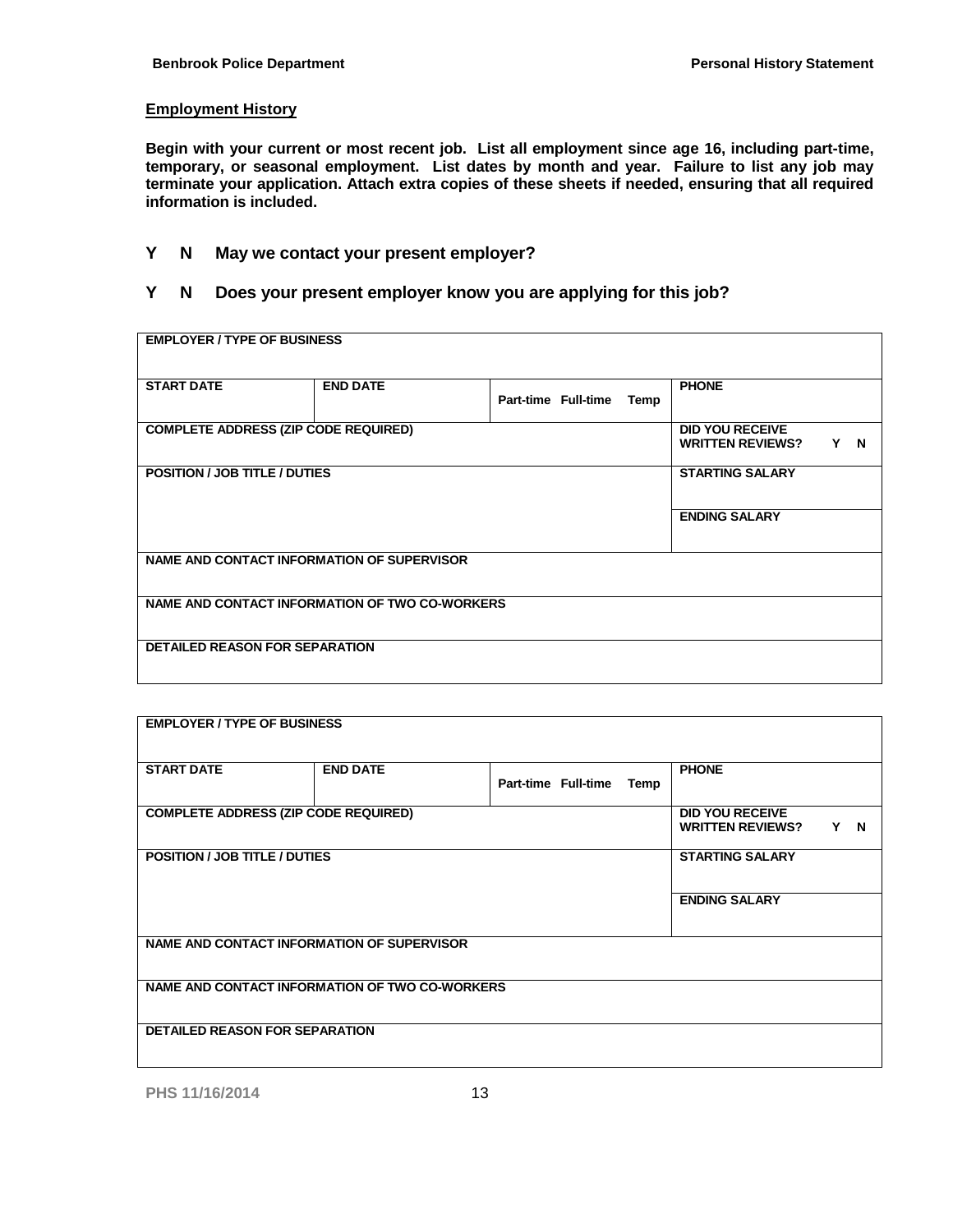# **EMPLOYER / TYPE OF BUSINESS START DATE END DATE Part-time Full-time Temp PHONE COMPLETE ADDRESS (ZIP CODE REQUIRED) DID YOU RECEIVE WRITTEN REVIEWS? Y N POSITION / JOB TITLE / DUTIES STARTING SALARY ENDING SALARY NAME AND CONTACT INFORMATION OF SUPERVISOR NAME AND CONTACT INFORMATION OF TWO CO-WORKERS DETAILED REASON FOR SEPARATION**

| <b>EMPLOYER / TYPE OF BUSINESS</b>          |                                                |                     |                                                   |      |                        |  |
|---------------------------------------------|------------------------------------------------|---------------------|---------------------------------------------------|------|------------------------|--|
| <b>START DATE</b>                           | <b>END DATE</b>                                | Part-time Full-time |                                                   | Temp | <b>PHONE</b>           |  |
| <b>COMPLETE ADDRESS (ZIP CODE REQUIRED)</b> |                                                |                     | <b>DID YOU RECEIVE</b><br><b>WRITTEN REVIEWS?</b> | Y N  |                        |  |
| <b>POSITION / JOB TITLE / DUTIES</b>        |                                                |                     |                                                   |      | <b>STARTING SALARY</b> |  |
|                                             |                                                |                     | <b>ENDING SALARY</b>                              |      |                        |  |
|                                             | NAME AND CONTACT INFORMATION OF SUPERVISOR     |                     |                                                   |      |                        |  |
|                                             | NAME AND CONTACT INFORMATION OF TWO CO-WORKERS |                     |                                                   |      |                        |  |
| <b>DETAILED REASON FOR SEPARATION</b>       |                                                |                     |                                                   |      |                        |  |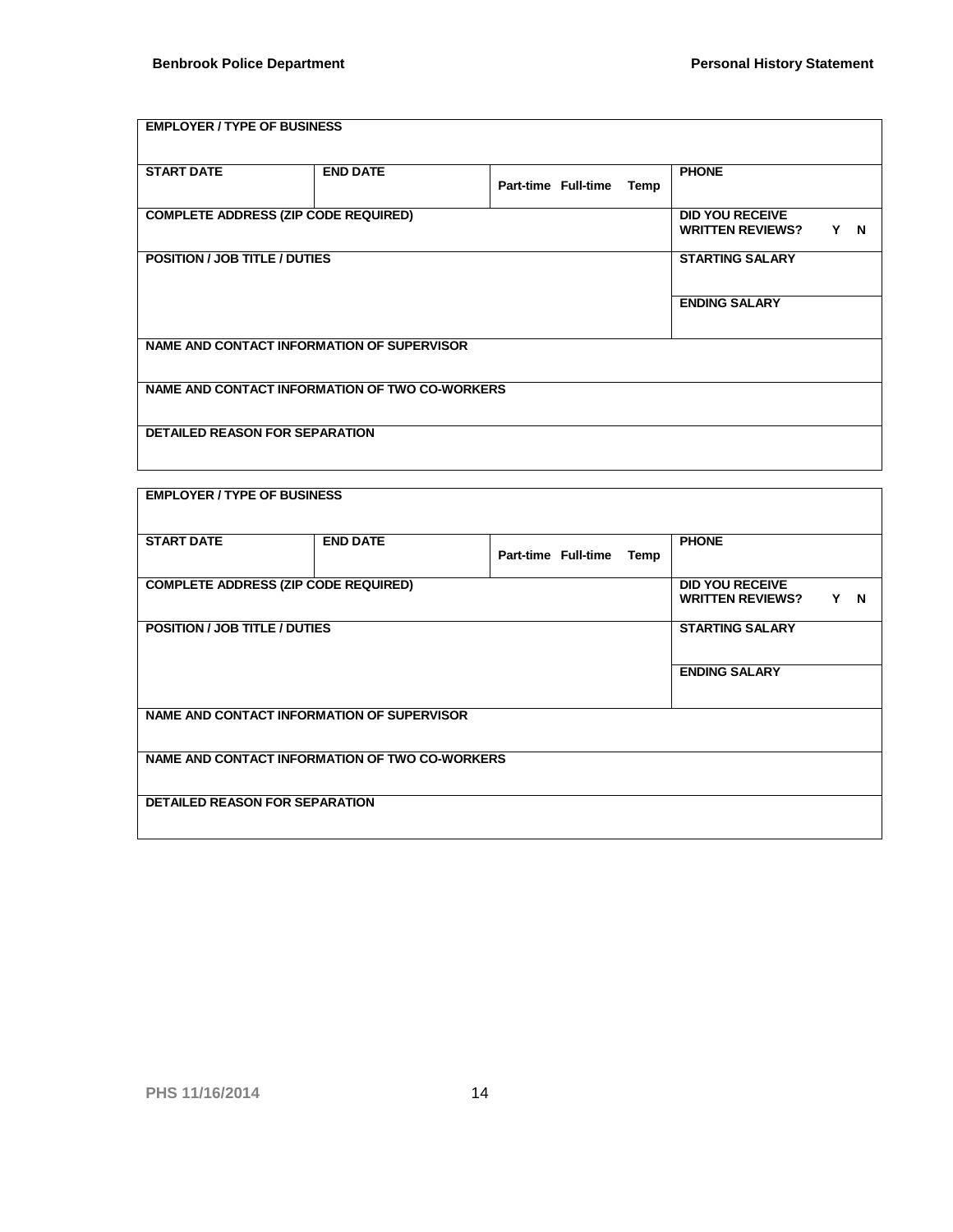| <b>EMPLOYER / TYPE OF BUSINESS</b>          |                                                   |                             |                                                   |     |  |
|---------------------------------------------|---------------------------------------------------|-----------------------------|---------------------------------------------------|-----|--|
| <b>START DATE</b>                           | <b>END DATE</b>                                   | Part-time Full-time<br>Temp | <b>PHONE</b>                                      |     |  |
| <b>COMPLETE ADDRESS (ZIP CODE REQUIRED)</b> |                                                   |                             | <b>DID YOU RECEIVE</b><br><b>WRITTEN REVIEWS?</b> | Y N |  |
| <b>POSITION / JOB TITLE / DUTIES</b>        |                                                   |                             | <b>STARTING SALARY</b>                            |     |  |
|                                             |                                                   |                             | <b>ENDING SALARY</b>                              |     |  |
|                                             | <b>NAME AND CONTACT INFORMATION OF SUPERVISOR</b> |                             |                                                   |     |  |
|                                             | NAME AND CONTACT INFORMATION OF TWO CO-WORKERS    |                             |                                                   |     |  |
| <b>DETAILED REASON FOR SEPARATION</b>       |                                                   |                             |                                                   |     |  |

| <b>EMPLOYER / TYPE OF BUSINESS</b>          |                                                |                             |                                                             |
|---------------------------------------------|------------------------------------------------|-----------------------------|-------------------------------------------------------------|
| <b>START DATE</b>                           | <b>END DATE</b>                                | Part-time Full-time<br>Temp | <b>PHONE</b>                                                |
| <b>COMPLETE ADDRESS (ZIP CODE REQUIRED)</b> |                                                |                             | <b>DID YOU RECEIVE</b><br><b>WRITTEN REVIEWS?</b><br>Y<br>N |
| <b>POSITION / JOB TITLE / DUTIES</b>        |                                                |                             | <b>STARTING SALARY</b>                                      |
|                                             |                                                |                             | <b>ENDING SALARY</b>                                        |
|                                             | NAME AND CONTACT INFORMATION OF SUPERVISOR     |                             |                                                             |
|                                             | NAME AND CONTACT INFORMATION OF TWO CO-WORKERS |                             |                                                             |
| <b>DETAILED REASON FOR SEPARATION</b>       |                                                |                             |                                                             |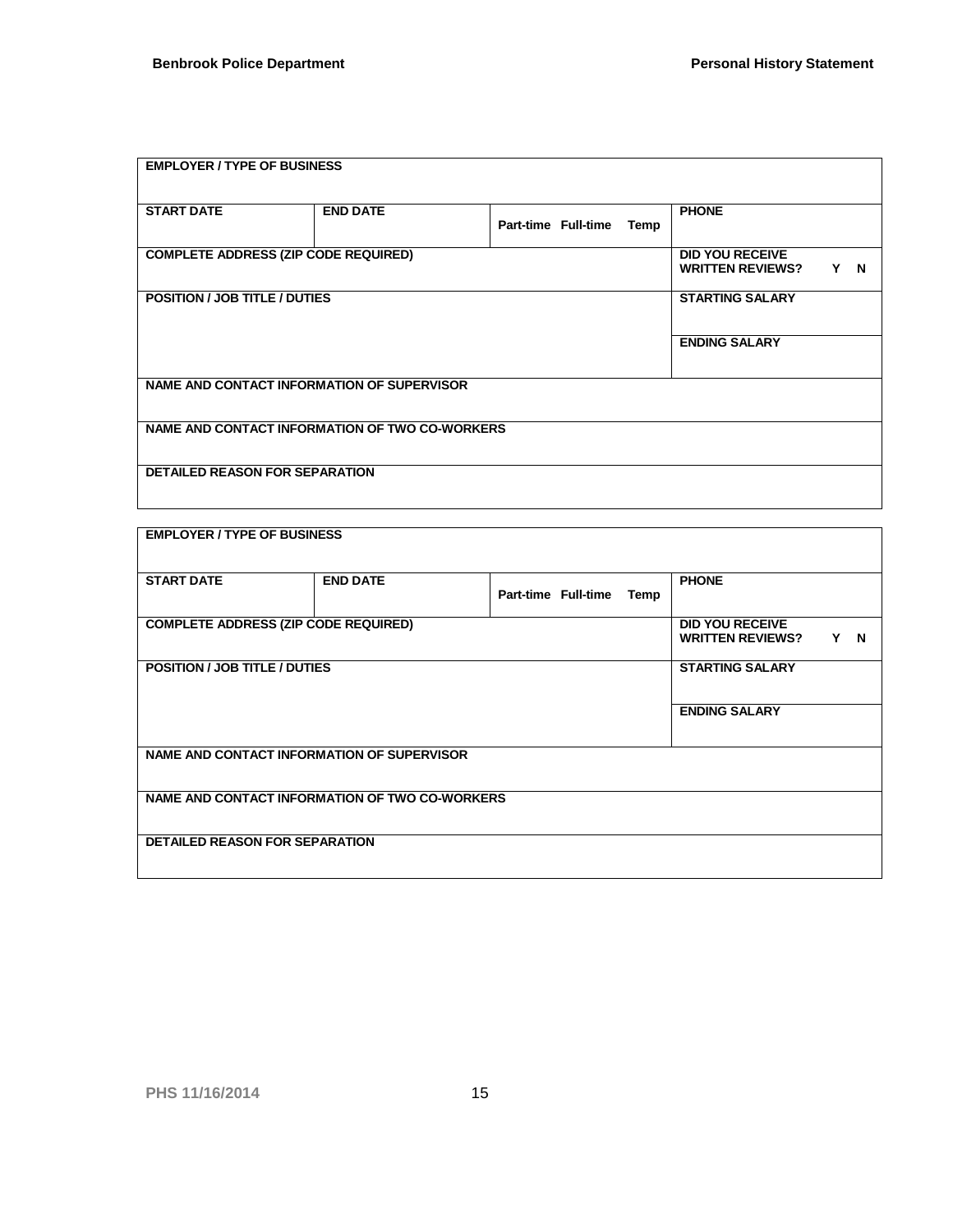Many people have taken things from a place of employment without permission. The items taken may have been cash, merchandise, or property. You may have simply borrowed one of these items and had forgotten to return it, given merchandise to another person, or padded your expense account; however, this agency is interested in any incidents of theft or misappropriation from an employer that you may have committed or been involved in.

In the space provided below, list everything you have ever taken which you did not have permission to take. Do not leave anything out, no matter how insignificant you believe it is. Also include the value, the date (as close as possible) the item was taken, and the location where the property was taken from.

**Item Value Date Employer**

Record any period of unemployment since the age of 17. A period of unemployment is any 30 day period in which you were not employed. List dates and reasons for unemployment.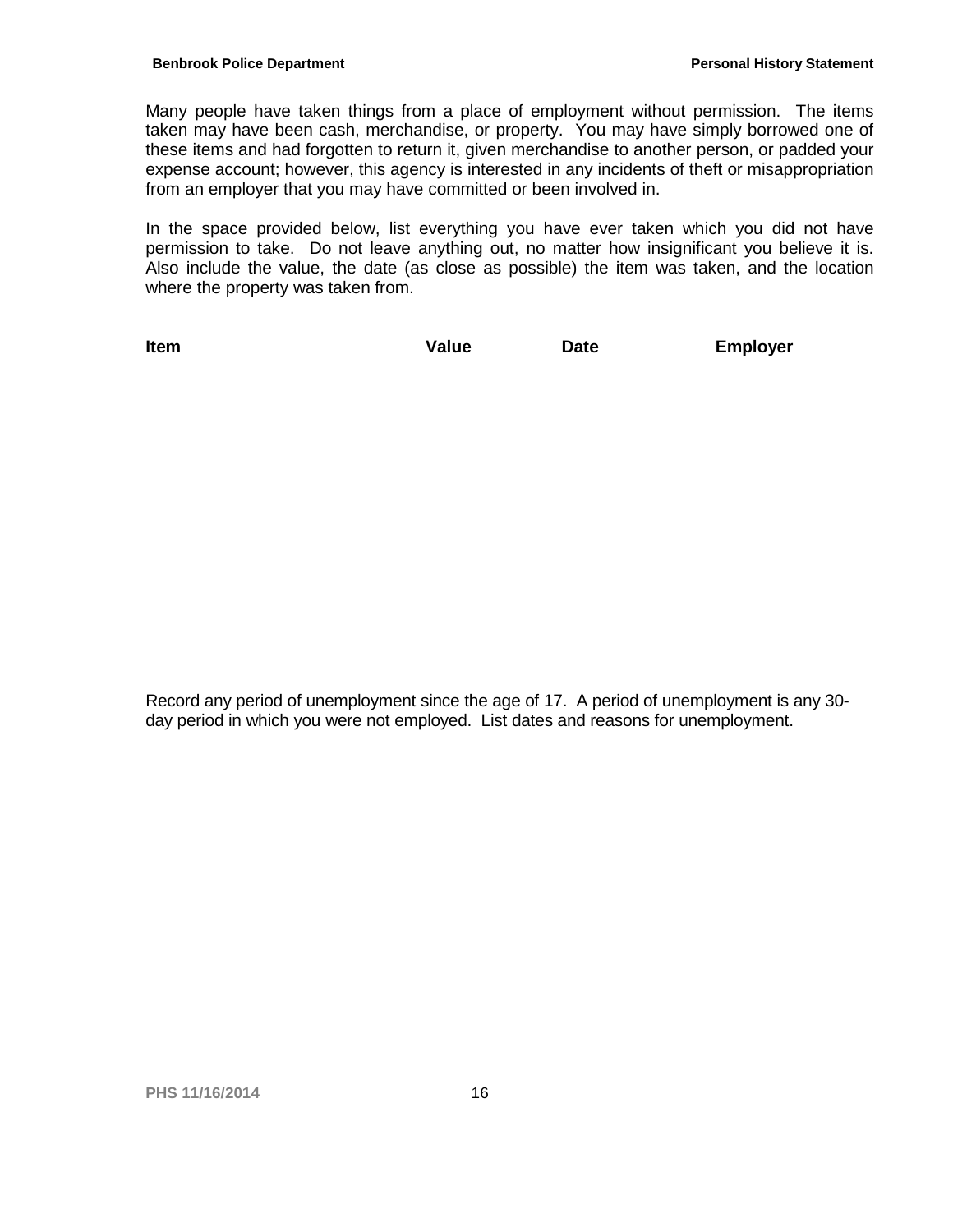**The questions on this page require complete answers, to include the employer, approximate dates, and other specifics. Attach additional sheets if needed.**

**Have you ever walked off of a job because you were angry?** 

**Have you ever quit a job without giving notice?** 

**Have you ever been fired, asked to leave, or resigned in lieu of termination from a job?** 

**Have you ever had any disciplinary action taken against you by any employer? If yes, indicate the employer, the reason, and the action taken.**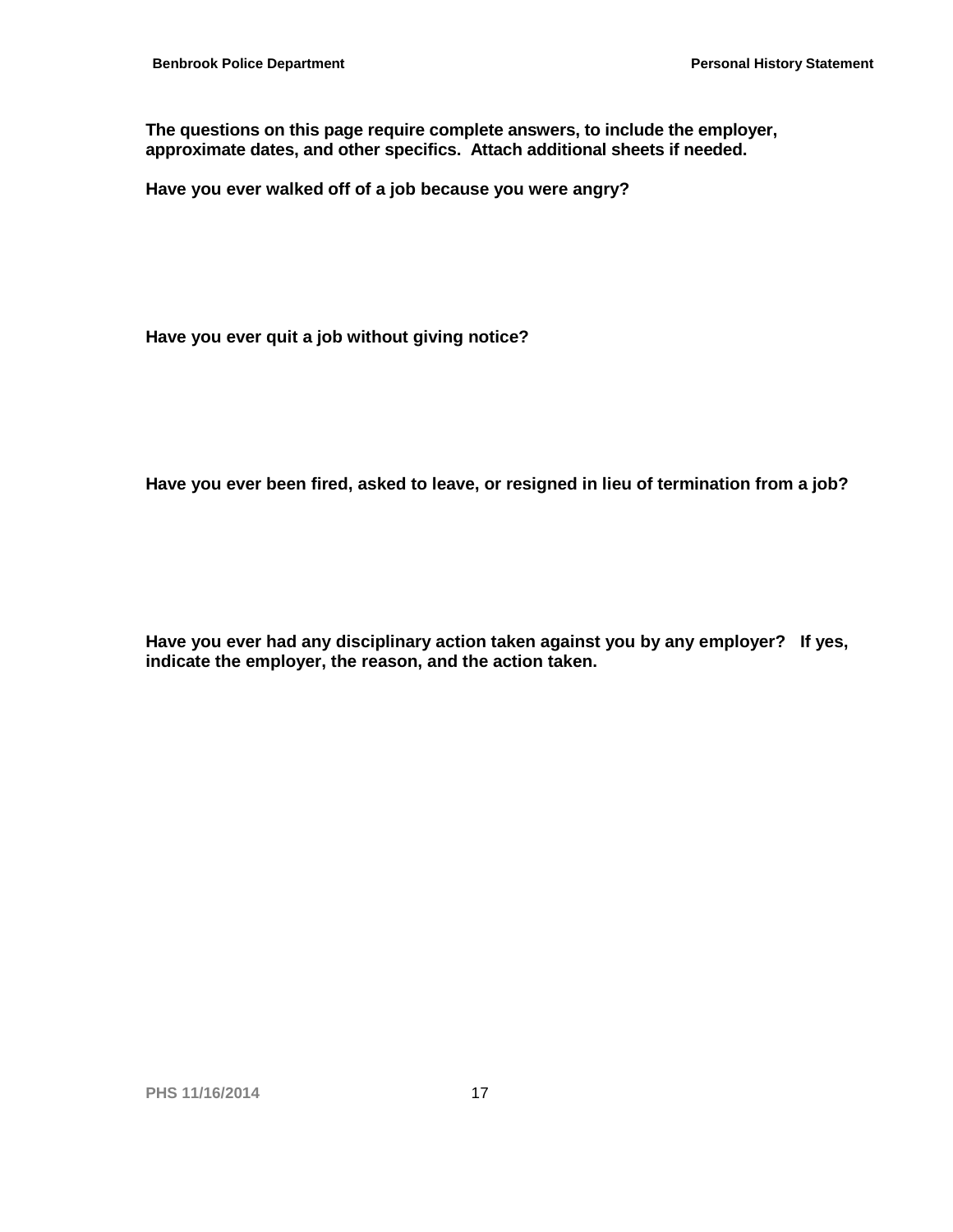#### **Military Service**

- **Y** N Are you registered with Selective Service? Registration #
- **Y N Have you served in the US armed forces or state military forces?**
- **Y N Have you ever been turned down for military service?**

| <b>BRANCH</b> | <b>DATES</b> | <b>HIGHEST RANK HELD</b> | <b>TYPE OF DISCHARGE</b> |
|---------------|--------------|--------------------------|--------------------------|
| <b>BRANCH</b> | <b>DATES</b> | <b>HIGHEST RANK HELD</b> | <b>TYPE OF DISCHARGE</b> |
| <b>BRANCH</b> | <b>DATES</b> | <b>HIGHEST RANK HELD</b> | <b>TYPE OF DISCHARGE</b> |

- **Y N** Did you complete your service time/obligation?
- **Y N** Did you ever go AWOL?
- **Y N** Were you ever given company punishment?
- **Y N** Were you ever confined to the brig or guardhouse?
- **Y N** Were you ever reduced in rank?
- **Y N** Were you ever held back in rank?
- **Y N** Were you ever given a court martial?
- **Y N** Were you discharged prior to the end of duty tour?
- **Y N** Were you ever disciplined while in the Military?
- **Y N** Were you ever given a Captain's Mast?
- **Y N** Were you ever given an Article 15?
- **Y N** Were you ever awarded a security clearance?

| Are you currently on (circle all that apply): ACTIVE RESERVE |  | IN-ACTIVE RESERVE | NATIONAL GUARD |
|--------------------------------------------------------------|--|-------------------|----------------|
|--------------------------------------------------------------|--|-------------------|----------------|

**Last duty station: \_\_\_\_\_\_\_\_\_\_\_\_\_\_\_\_\_\_\_\_\_\_\_\_\_\_\_\_\_\_\_\_\_\_**

**If you received a discharge under other than honorable conditions, give complete details.**

**List ALL military discipline, including dates, specific charges, and disposition. Include non-judicial, Captain's Mast, etc. Attach additional sheets if needed.**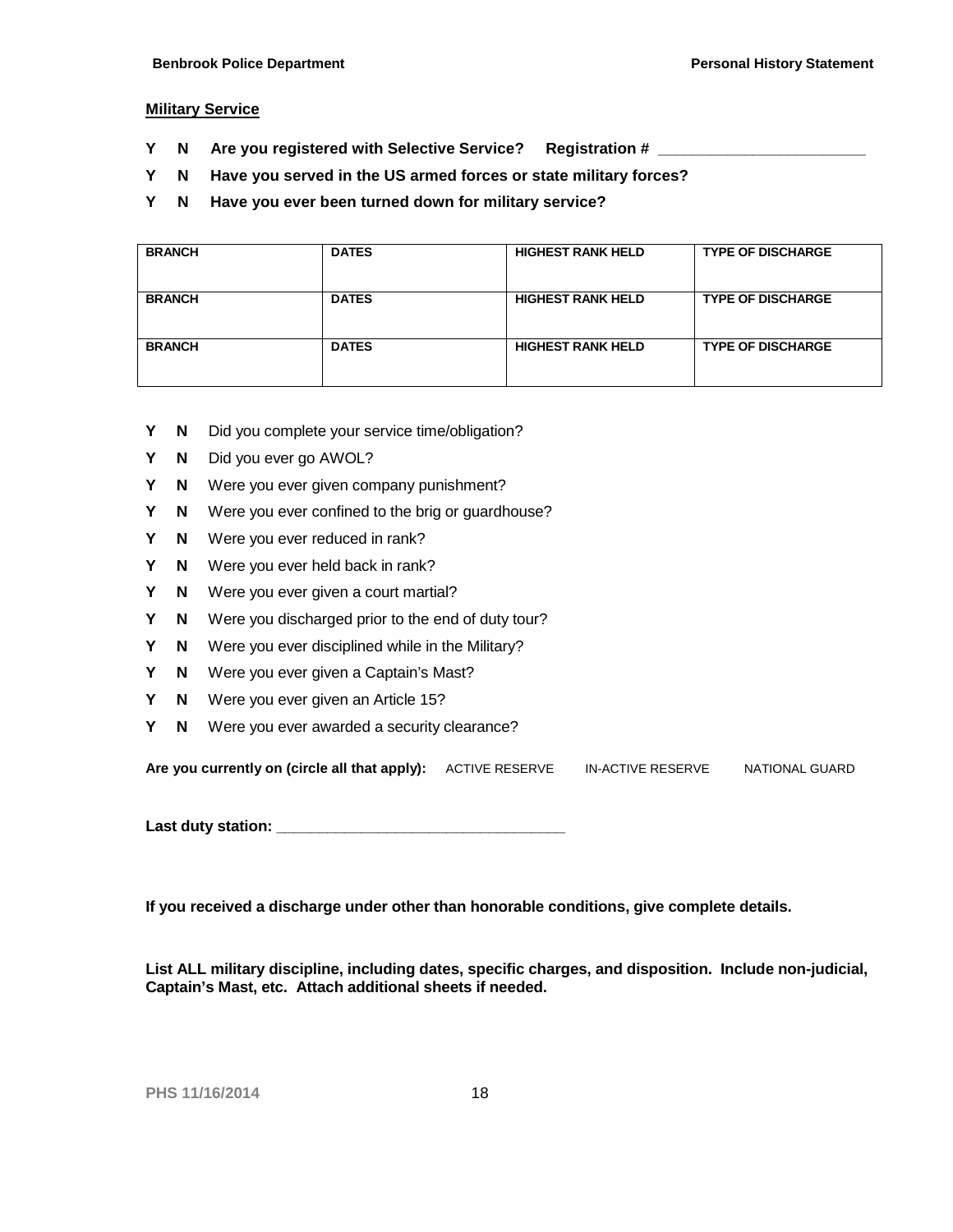#### **Prior Law Enforcement**

Have you any prior law enforcement related experience or worked in a law enforcement agency? **Y N If yes, complete the next section.**

- Have you ever accepted money or material objects in return for not enforcing the law? **Y N**
	- Have you ever made a false statement in any type of police report or document? **Y** N
- Have you ever committed any crime(s) while employed as a police officer, on or off-duty? **Y** N
	- Have you used illegal drugs or illegally obtained drugs since becoming a police officer? **Y N**
		- Have you ever been accused of brutality? **Y** N
		- Have you ever abused a prisoner or violated a person's civil rights? **Y** N
		- Have you ever been accused of misconduct while employed as a Police Officer? **Y N**
			- Have you ever received any written or oral reprimands or suspensions? **Y** N
			- Have you ever been classified as ineligible for re-hire by a former employer? **Y N**
				- Have you ever been offered an opportunity to resign or be terminated? Y N
		- Have you ever resigned while under investigation for an allegation of misconduct? **Y N**
			- Have you ever consumed any type of alcoholic beverage while on-duty? **Y** N
- Have you ever reported for work while under the influence of an alcoholic beverage/drug? **Y N**

If the answer to any of the above is YES, indicate the specific circumstances and disposition of the incident, to include dates and agencies. Attach reports, findings, and other documentation. Attach additional sheets if needed.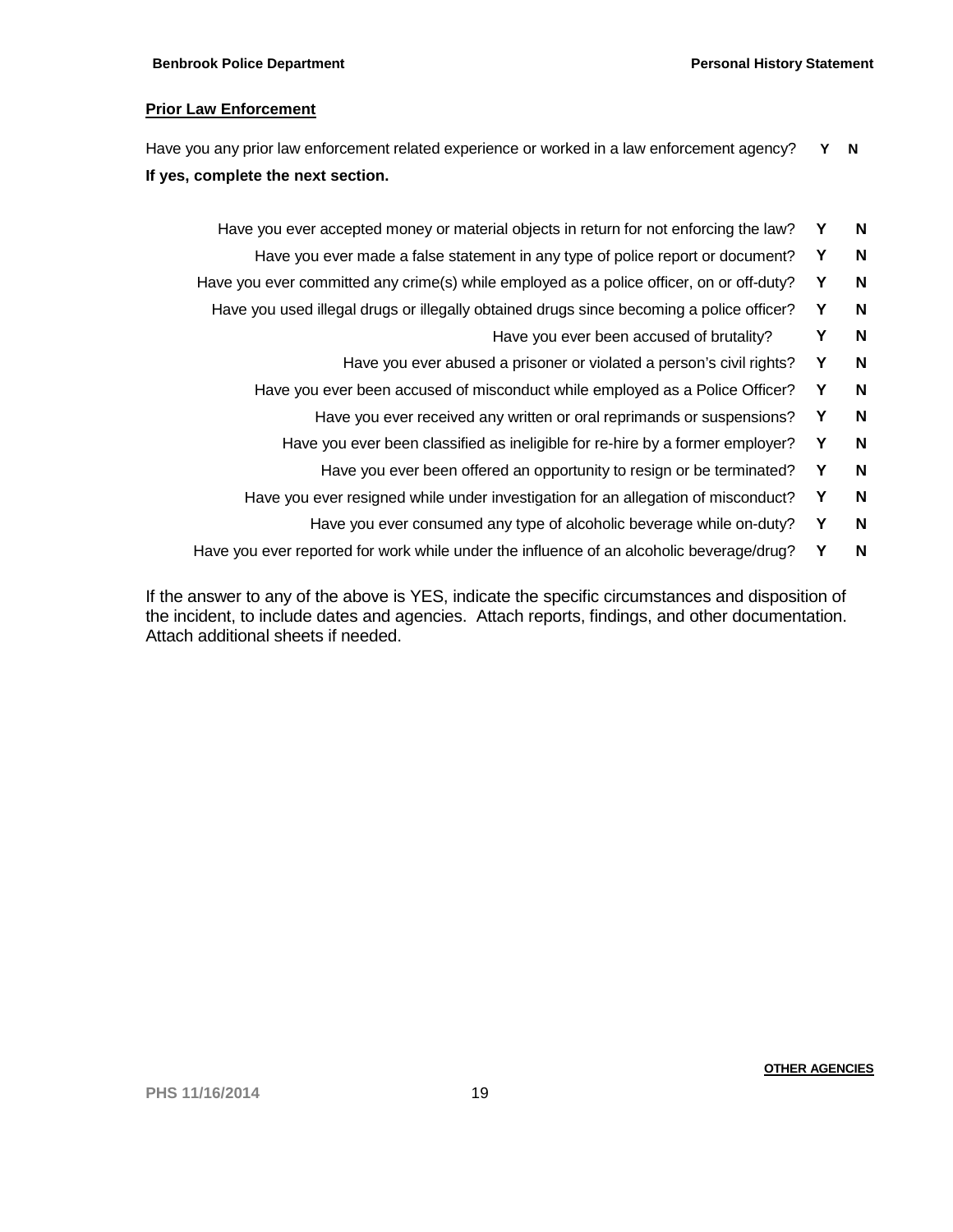Indicate all law enforcement agencies with which you have applied, list each time applied, and give the status of every application (e.g.  $-$  did not pass entrance exam; did not pass (specify); Personal History Statement submitted; ranked on eligibility list (give rank); withdrew (reason); background investigation/processing in progress/completed (name contact at agency); Other (explain):

| <b>Date Applied</b> | <b>Name of Agency</b> | <b>Status</b> |
|---------------------|-----------------------|---------------|
|                     |                       |               |
|                     |                       |               |
|                     |                       |               |
|                     |                       |               |
|                     |                       |               |
|                     |                       |               |
|                     |                       |               |
|                     |                       |               |
|                     |                       |               |
|                     |                       |               |
|                     |                       |               |
|                     |                       |               |
|                     |                       |               |
|                     |                       |               |

Were you ever denied employment for any position with any law enforcement agency? Y N

If yes, provide the dates, agencies, and reason: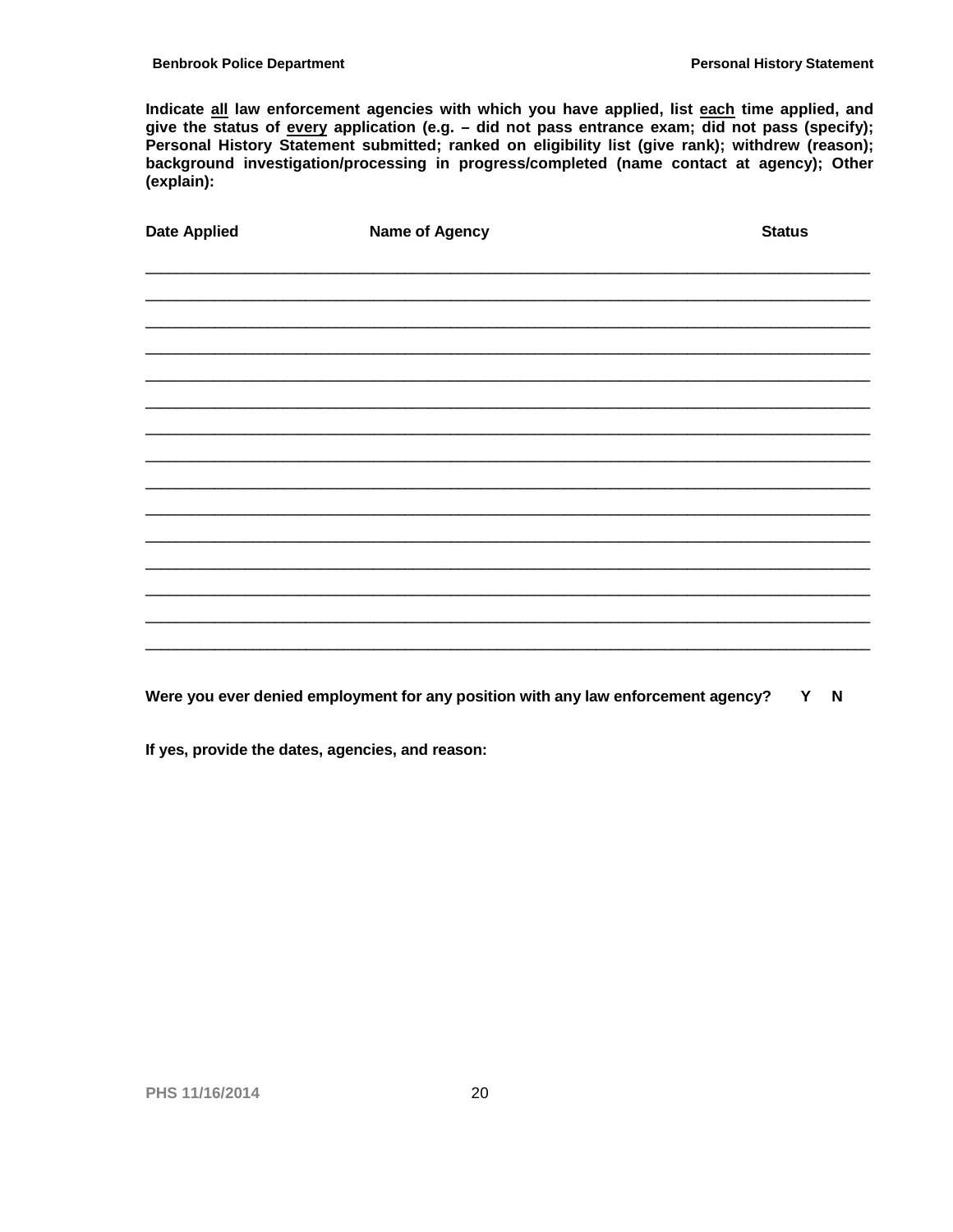#### **Driving History**

**NOTE: This section pertains not only to your "official" driving record or what you believe will be discovered. You are required to list all citations, accidents, and other information.**

| DRIVERS LICENSE NUMBER, STATE, TYPE/CLASS, RESTRICTIONS<br><u> 1989 - Johann Stoff, deutscher Stoff, der Stoff, der Stoff, der Stoff, der Stoff, der Stoff, der Stoff, der S</u> |
|----------------------------------------------------------------------------------------------------------------------------------------------------------------------------------|
| OTHER STATES IN WHICH YOU HELD A LICENSE                                                                                                                                         |
| <b>HOW LONG HAVE YOU BEEN A LICENSED DRIVER?</b>                                                                                                                                 |
| CITATIONS RECEIVED IN LAST THREE YEARS?<br>LIFETIME?                                                                                                                             |

**List each and every citation you have received in the past ten years, in Texas and in every other state in which you've received citations. List all juvenile and adult incidents. Attach additional sheets if needed.**

| <b>Offense</b> | City and state (agency) | <b>Date</b> | <b>Disposition</b> |
|----------------|-------------------------|-------------|--------------------|
|                |                         |             |                    |
|                |                         |             |                    |
|                |                         |             |                    |
|                |                         |             |                    |
|                |                         |             |                    |
|                |                         |             |                    |
|                |                         |             |                    |
|                |                         |             |                    |
|                |                         |             |                    |
|                |                         |             |                    |
|                |                         |             |                    |

**List all motor vehicle-related accidents and collisions you have been involved in as a driver, regardless of whether they were investigated by a police agency or a report was taken.**

| <b>DATE</b> | <b>CITY / STATE</b> | <b>WHO WAS AT FAULT?</b> | <b>INJURIES</b> |
|-------------|---------------------|--------------------------|-----------------|
|             |                     |                          |                 |
|             |                     |                          |                 |
|             |                     |                          |                 |
|             |                     |                          |                 |
|             |                     |                          |                 |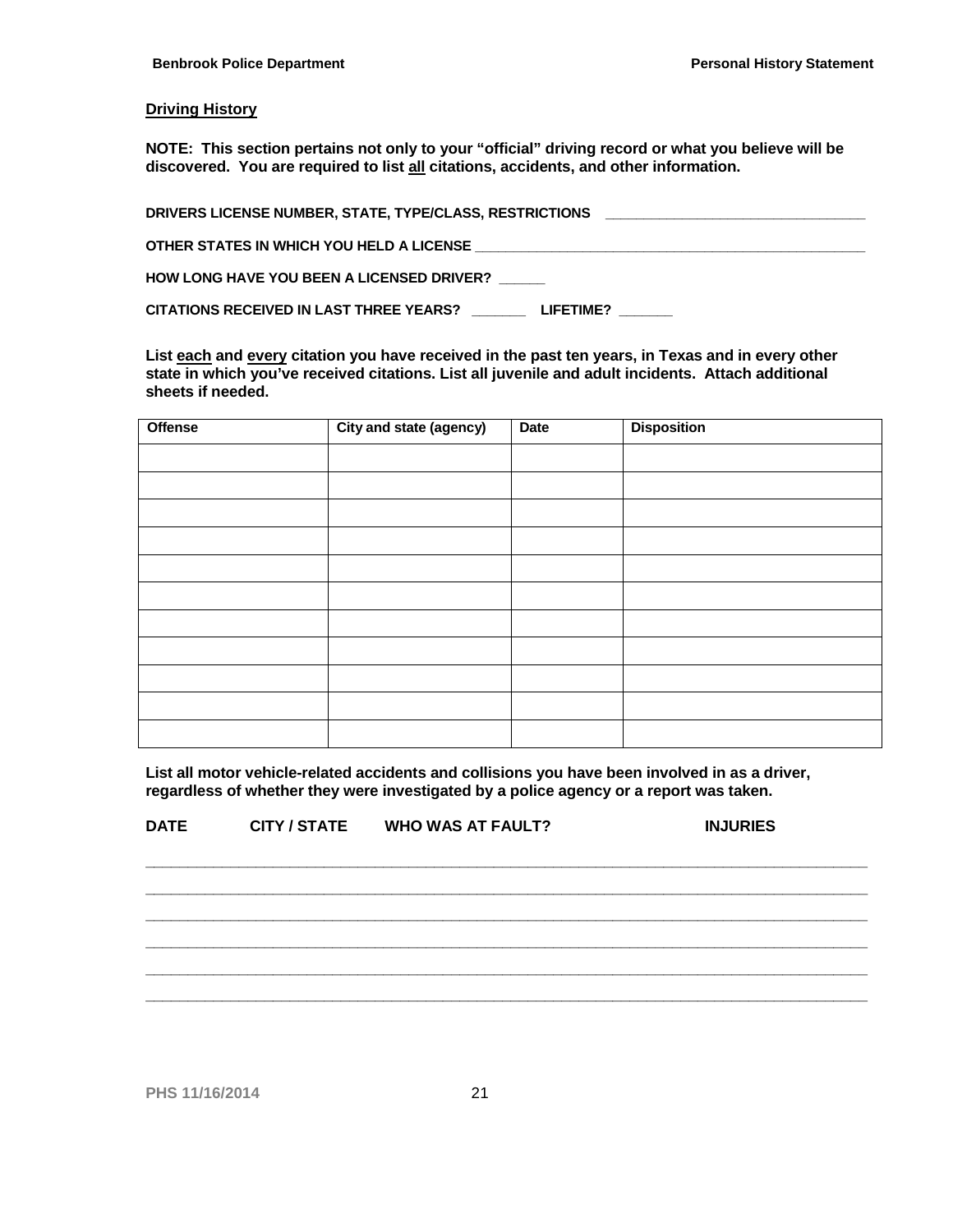**List all vehicles currently owned, leased, financed, and / or contain your name in the registration.**

| <b>MAKE AND MODEL</b> | YEAR | <b>LICENSE PLATE / STATE</b> | <b>OWNED OR LEASED</b> |
|-----------------------|------|------------------------------|------------------------|
|                       |      |                              |                        |

**\_\_\_\_\_\_\_\_\_\_\_\_\_\_\_\_\_\_\_\_\_\_\_\_\_\_\_\_\_\_\_\_\_\_\_\_\_\_\_\_\_\_\_\_\_\_\_\_\_\_\_\_\_\_\_\_\_\_\_\_\_\_\_\_\_\_\_\_\_\_\_\_\_\_\_\_\_\_\_\_\_\_\_\_\_\_\_\_\_\_\_ \_\_\_\_\_\_\_\_\_\_\_\_\_\_\_\_\_\_\_\_\_\_\_\_\_\_\_\_\_\_\_\_\_\_\_\_\_\_\_\_\_\_\_\_\_\_\_\_\_\_\_\_\_\_\_\_\_\_\_\_\_\_\_\_\_\_\_\_\_\_\_\_\_\_\_\_\_\_\_\_\_\_\_\_\_\_\_\_\_\_\_ \_\_\_\_\_\_\_\_\_\_\_\_\_\_\_\_\_\_\_\_\_\_\_\_\_\_\_\_\_\_\_\_\_\_\_\_\_\_\_\_\_\_\_\_\_\_\_\_\_\_\_\_\_\_\_\_\_\_\_\_\_\_\_\_\_\_\_\_\_\_\_\_\_\_\_\_\_\_\_\_\_\_\_\_\_\_\_\_\_\_\_**

| $\mathbf{Y}$ | N | Have you ever driven a motor vehicle without a valid driver's license or proper insurance?                                                              |
|--------------|---|---------------------------------------------------------------------------------------------------------------------------------------------------------|
| Y            | N | Have you ever had your driver's license put on probation, suspended, or revoked?                                                                        |
| Y            | N | Have you ever been placed as an assigned risk for vehicle insurance?                                                                                    |
| Y            | N | Has your insurance ever been revoked due to the number of citations you have received?                                                                  |
| Y            | N | Have you ever knowingly driven while your license was suspended or revoked?                                                                             |
| Y            | N | Have you ever been denied a driver's license for any reason?                                                                                            |
| Y            | N | Are there any citations you received that are not listed above?                                                                                         |
| Y            | N | Have you ever struck an unattended vehicle and then left without leaving identification?                                                                |
| Y            | N | Have you ever been involved in an accident when you were driving after you had been drinking any<br>type and any amount of alcoholic beverage?          |
| Υ            | N | Have you ever committed, been charged with, been or convicted of driving while impaired, intoxicated,<br>or under the influence of alcohol or any drug? |
| Y            | N | Have you ever committed, been charged with, or been convicted of hit and run or failure to stop<br>and render aid?                                      |

**If yes to any of the above, explain. Include dates and complete details.**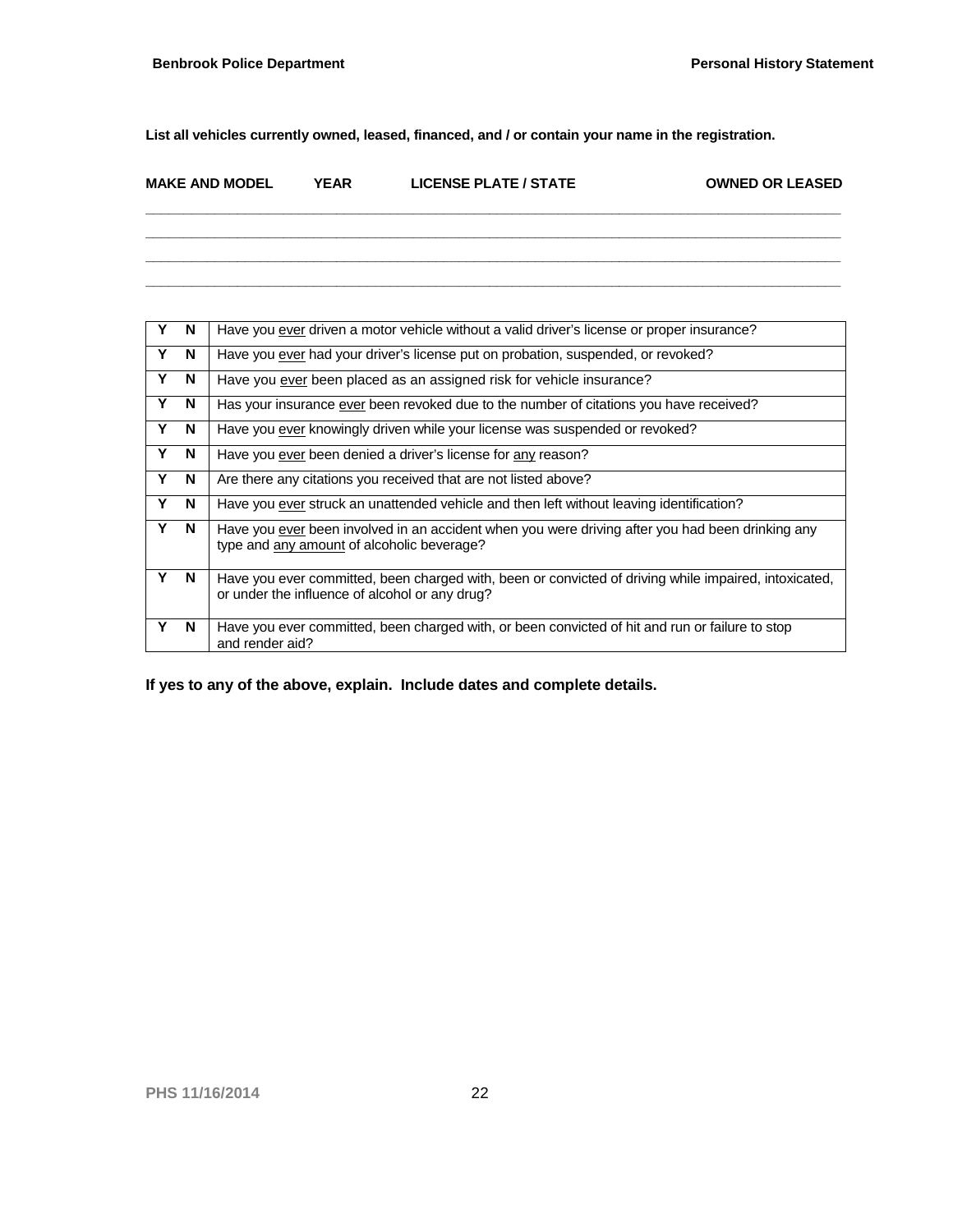## **Legal History**

Have you ever:

| 1              | Υ | N | been arrested by any law enforcement agency (including traffic offenses)?                 |
|----------------|---|---|-------------------------------------------------------------------------------------------|
| $\mathbf{2}$   | Y | N | been detained (other than a traffic ticket) by any law enforcement agency?                |
| 3              | Y | N | been summoned into court for a criminal offense?                                          |
| 4              | Y | N | committed any act of assault on any person?                                               |
| 5              | Y | N | intentionally damaged / destroyed any property belonging to another person?               |
| 6              | Y | N | entered another's vehicle, home, or property with intent to commit theft?                 |
| $\overline{7}$ | Υ | N | been involved in breaking into a coin-operated machine?                                   |
| 8              | Y | N | entered / stayed on another's property knowing you did not have permission?               |
| 9              | Y | N | (you or your spouse/partner) been referred to Child Protective Services?                  |
| 10             | Y | N | impersonated a police officer?                                                            |
| 11             | Y | N | shoplifted?                                                                               |
| 12             | Y | N | changed or altered the price on merchandise?                                              |
| 13             | Υ | N | falsified or altered identification for any reason?                                       |
| 14             | Y | N | engaged in prostitution or solicited a prostitute?                                        |
| 15             | Υ | N | solicited a minor, on-line or otherwise?                                                  |
| 16             | Υ | N | engaged in identity theft, or used a fake or altered identity for any purpose?            |
| 17             | Y | N | vandalized property, including "tagging?"                                                 |
| 18             | Y | N | intentionally filed a false police report?                                                |
| 19             | Y | N | forced a sexual act upon anyone?                                                          |
| 20             | Y | N | committed any sexual act with a minor?                                                    |
| 21             | Y | N | accessed or possessed child pornography?                                                  |
| 22             | Υ | N | sent or received nude, semi-nude, or sexually explicit images depicting minors (sexting)? |
| 23             | Y | N | participated in a hate crime?                                                             |
| 24             | Y | N | committed insurance fraud?                                                                |
| 25             | Y | N | committed perjury or lied under oath?                                                     |
| 26             | Υ | N | unlawfully possessed an explosive or destructive device?                                  |
| 27             | Y | N | engaged in stalking, harassment, blackmail, or extortion?                                 |
| 28             | Υ | N | possessed or discharged a firearm unlawfully?                                             |
| 29             | Υ | N | been involved in any other misdemeanor or felony not listed above?                        |
| 30             | Y | N | possessed, sold, or pawned stolen property?                                               |
| 31             | Υ | N | been involved in any type of police related matter?                                       |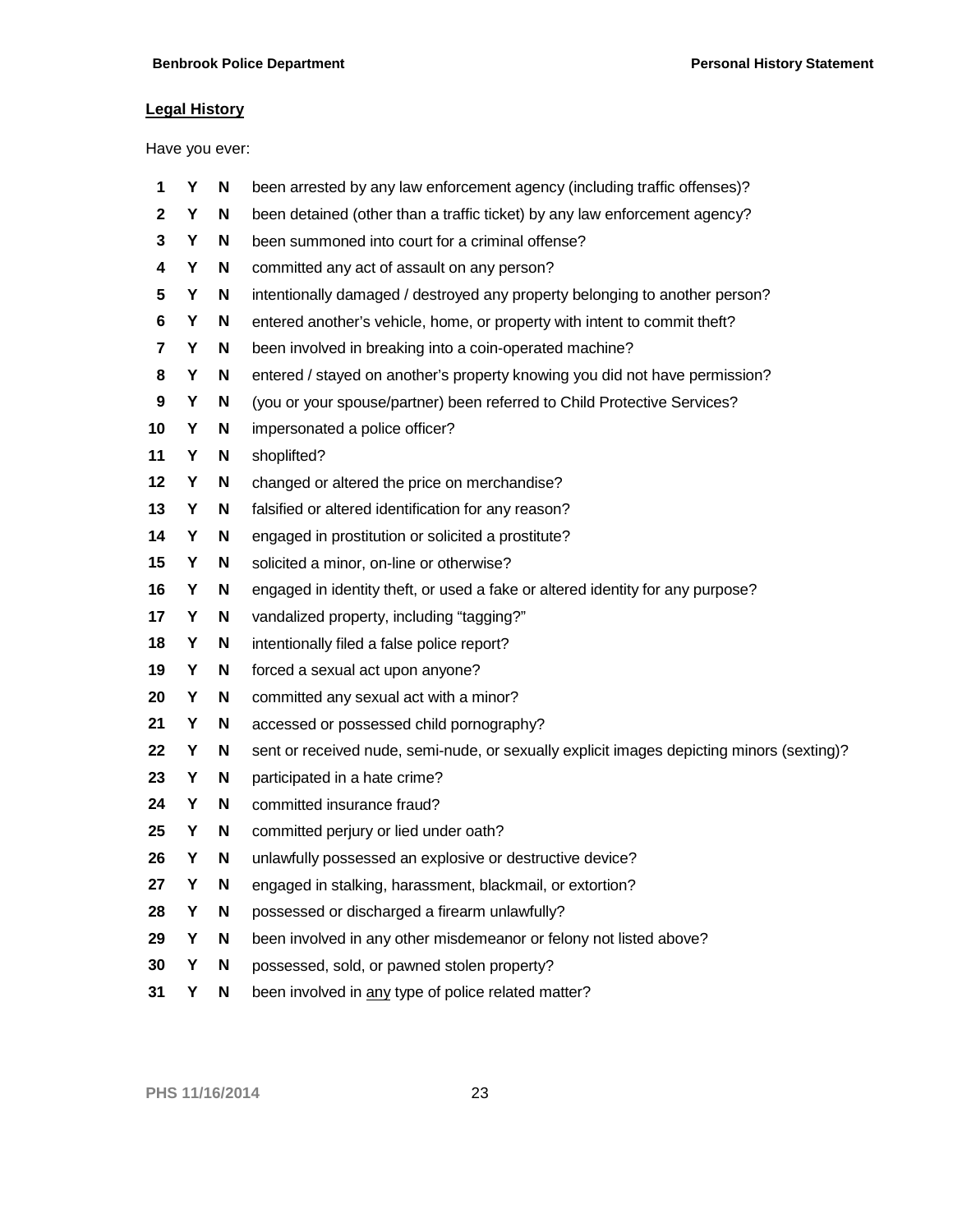- **32 Y N** Have you ever assaulted another person? ("Assault" means to cause bodily injury to another, threaten another with imminent bodily injury, or to cause physical contact with another when the person knows or should reasonably believe that the other will regard the contact as offensive or provocative.) (Texas Penal Code Section 22.01)
- **33 Y N** Have you ever committed or assisted another person in the commission of a felony crime, serious misdemeanor, or a crime involving moral turpitude that went undetected or unreported to law enforcement?
- **34 Y N** Have you ever been involved in any incident (do not include vehicular accidents) in which a police report was made or law enforcement was called?
- **35 Y N** Have you ever committed an act of family violence? ("Family violence" means an act by a member of a family or household against another member of the family or household that is intended to result in physical harm, bodily injury, assault, or sexual assault or that is a threat that reasonably places the member in fear of imminent physical harm, bodily injury, assault, or sexual assault, but does not include defensive measures to protect oneself.) (Texas Family Code Section 71.004)
- **36 Y N** Have you ever been involved in any type of lawsuit?
- **37 Y N** Have you ever been sued, or have you ever sued anyone?
- **38 Y N** Do you currently have any pending lawsuits?
- **39 Y N** Do you anticipate being sued or being named in any type of lawsuit or proceeding?

**If the answer to any of the above questions on this page is "YES", explain each and every incident (list juvenile and adult incidents). Note beside each answer the question number with which it is associated. Attach additional sheets if necessary.**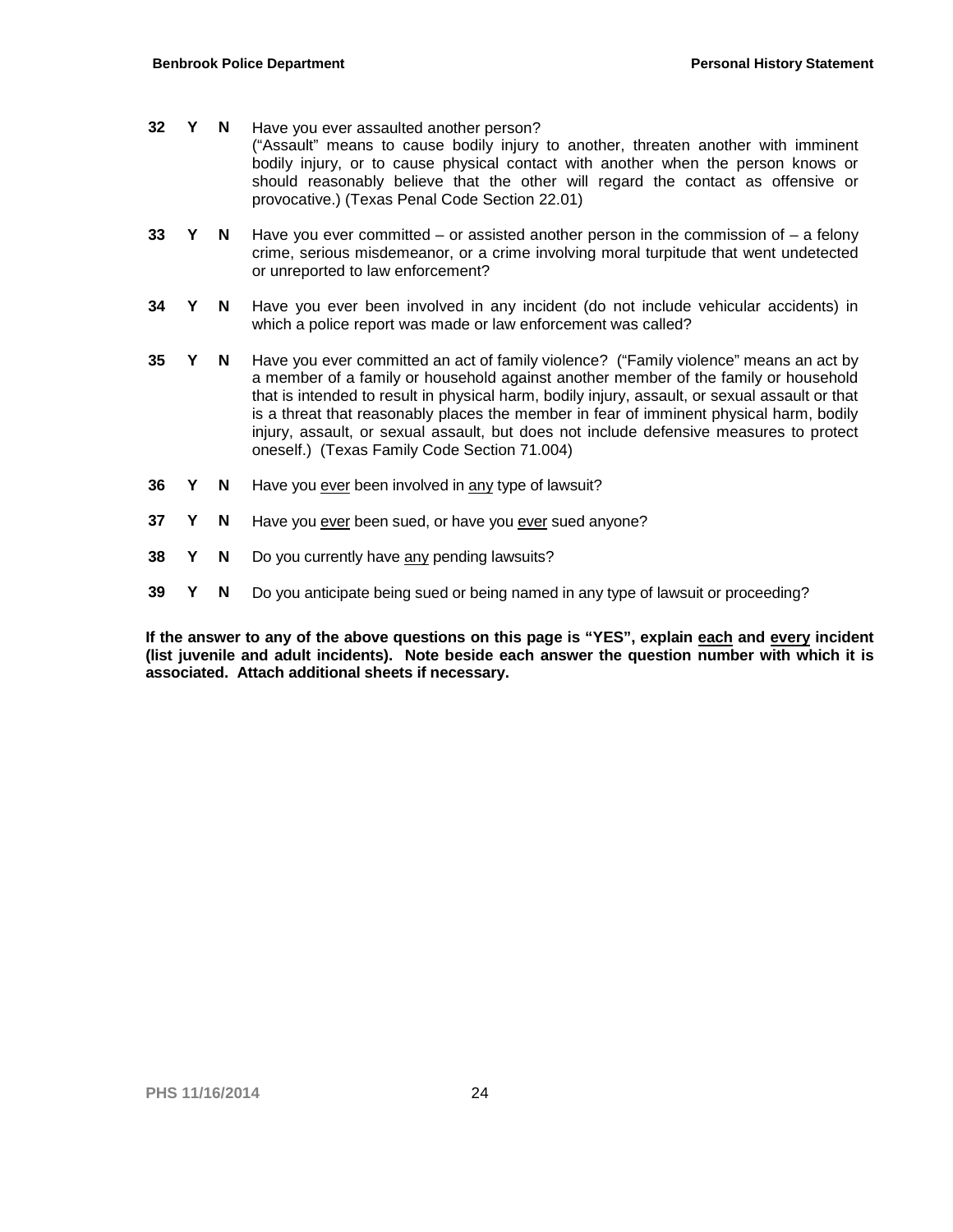**llegal sexual conduct consists of any form of the following: Engaging in sexual contact in public, where the act could be seen; exposing your anus or any part of your genitals in a public place, where the exposure could be viewed; engaging in sexual contact with a minor; sexual contact with an animal, sexual contact with a member of your family (including step-children) other than your spouse, rape, or sexual assault by force or threat of injury.**

Have you ever participated in any form of illegal sexual conduct? If yes, explain. Y N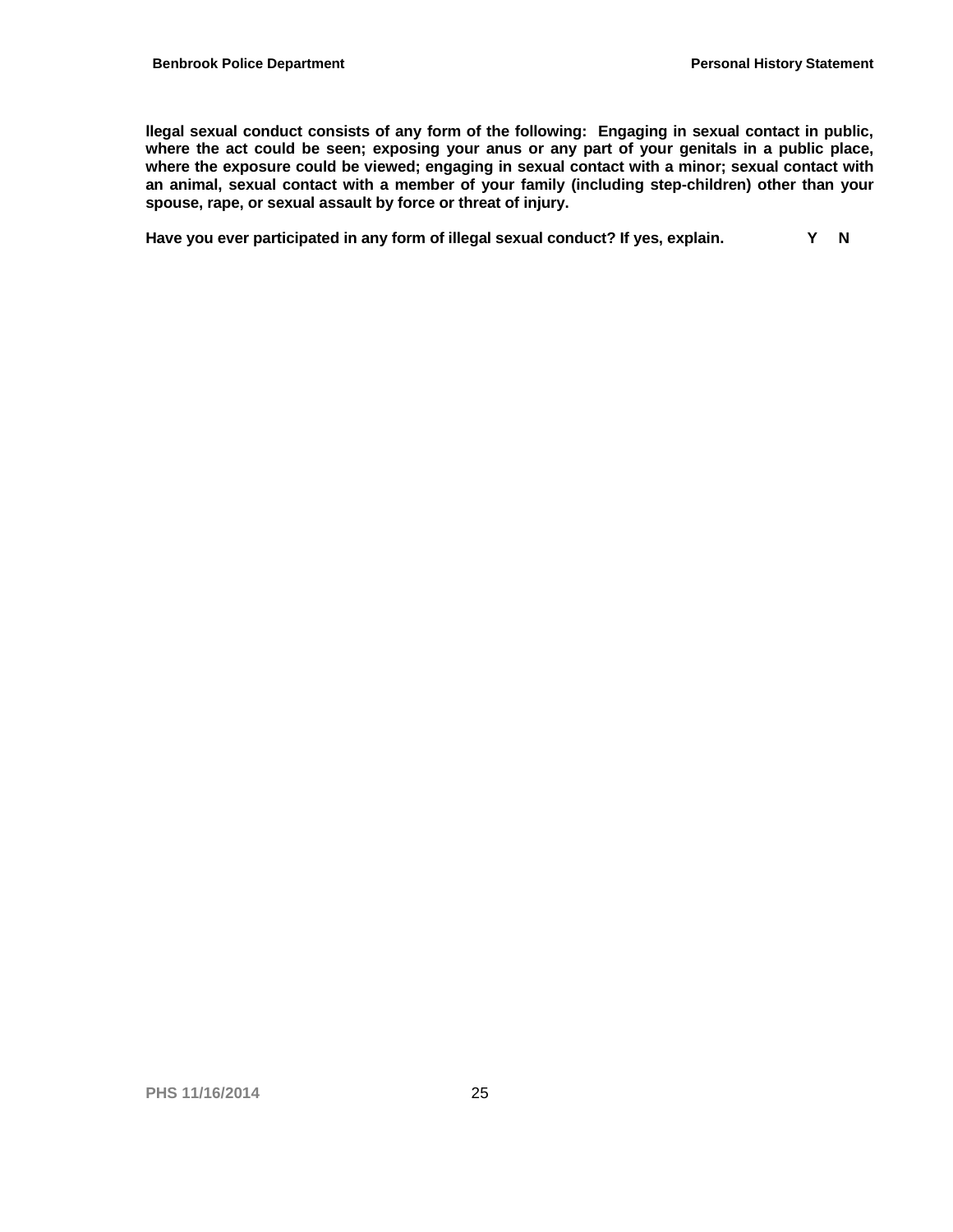#### **Drugs**

**The sale of illegal drugs is common in our society. For the purpose of employment, this agency treats the sale of each illegal drug differently. In all cases, we are concerned with the illegal sale of drugs to another person (with or without profit to you); delivery of illegal drugs to another person; transporting illegal drugs to be sold; trading illegal drugs for anything of value; manufacturing illegal drugs; and the cultivation of illegal drug plants or any other way being involved in transaction involving illegal drugs.**

**In the space provided below, list the type of illegal drug sold, the amount of the illegal drug sold, your age at the time, and the number of times you sold the illegal drug.**

| <b>TYPE OF DRUG</b> | <b>AMOUNT OF DRUG</b> | <b>YOUR AGE</b> | # OF TIMES |
|---------------------|-----------------------|-----------------|------------|
| <b>TYPE OF DRUG</b> | <b>AMOUNT OF DRUG</b> | <b>YOUR AGE</b> | # OF TIMES |
| <b>TYPE OF DRUG</b> | <b>AMOUNT OF DRUG</b> | <b>YOUR AGE</b> | # OF TIMES |
| <b>TYPE OF DRUG</b> | <b>AMOUNT OF DRUG</b> | <b>YOUR AGE</b> | # OF TIMES |

**Have you ever used any illegal drug or a drug not prescribed to you by your physician? Y N If yes, explain in detail; include dates, number of times used and types of drugs.**

**If there are any other ILLEGAL DRUGS you have used that are not listed on the next page, list them below:**

**Have you used any of the drugs listed on the next page or any other illegal or unlawful drug? Y N**

**Have you ever engaged in any of the activities listed below for drugs, narcotics, or illegal substances, including marijuana?**

| Sold                    | $\mathbf{Y}$ | N | Details: |
|-------------------------|--------------|---|----------|
| Purchased               | Y            | N | Details: |
| Cultivated              | Y            | N | Details: |
| <b>Manufactured</b>     | Y            | N | Details: |
| Furnished               | Y            | N | Details: |
| Carried                 | Y            | N | Details: |
| <b>Held for another</b> | Y            | N | Details: |
|                         |              |   |          |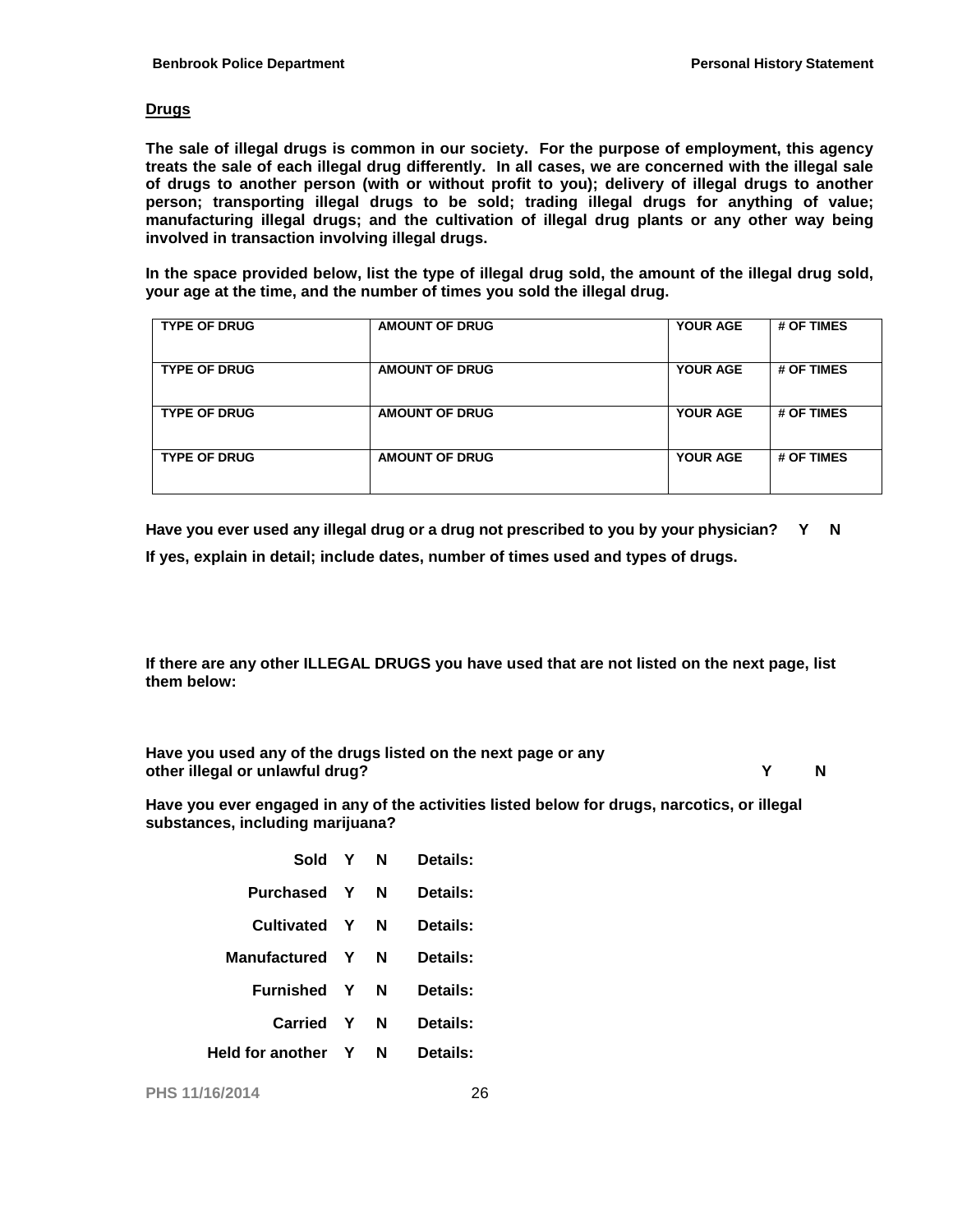**It is important that the department be aware of your past and current ILLEGAL drug usage because as a peace officer you may in the future be called to testify as a witness in a criminal prosecution of an individual charged with illegal drug use, and you could be asked about your own drug use.**

**Complete the following chart, indicating the month and year, the maximum number of times, and how you used the drug. If you have never used the particular drug, then check the appropriate NEVER area. List only drugs not prescribed to you that you have used. Use of a prescription drug prescribed to another person, even though legally prescribed, must be listed.**

| <b>Substance</b>                                      | <b>First time used</b><br>month / year | Last time used<br>month / year | <b>Maximum</b><br>times used | <b>How used</b> | <b>Never</b><br>used |
|-------------------------------------------------------|----------------------------------------|--------------------------------|------------------------------|-----------------|----------------------|
| <b>Marijuana</b>                                      |                                        |                                |                              |                 |                      |
| <b>Hashish</b>                                        |                                        |                                |                              |                 |                      |
| Synthetic cannabinoid,<br>including K-2<br><b>PCP</b> |                                        |                                |                              |                 |                      |
|                                                       |                                        |                                |                              |                 |                      |
| <b>Angel dust</b>                                     |                                        |                                |                              |                 |                      |
| <b>THC</b>                                            |                                        |                                |                              |                 |                      |
| <b>LSD</b>                                            |                                        |                                |                              |                 |                      |
| Peyote                                                |                                        |                                |                              |                 |                      |
| <b>Mescaline</b>                                      |                                        |                                |                              |                 |                      |
| <b>Heroin</b>                                         |                                        |                                |                              |                 |                      |
| Cocaine                                               |                                        |                                |                              |                 |                      |
| Quaaludes                                             |                                        |                                |                              |                 |                      |
| <b>Downers</b>                                        |                                        |                                |                              |                 |                      |
| <b>Tranquilizers</b>                                  |                                        |                                |                              |                 |                      |
| <b>Amphetamine</b>                                    |                                        |                                |                              |                 |                      |
| <b>Biphtamine</b>                                     |                                        |                                |                              |                 |                      |
| Ecstasy/XTC                                           |                                        |                                |                              |                 |                      |
| Preludin                                              |                                        |                                |                              |                 |                      |
| <b>Dilaudid</b>                                       |                                        |                                |                              |                 |                      |
| <b>Talwin/PBZ</b>                                     |                                        |                                |                              |                 |                      |
| <b>Speed</b>                                          |                                        |                                |                              |                 |                      |
| <b>Inhalants</b>                                      |                                        |                                |                              |                 |                      |
| Methamphetamine                                       |                                        |                                |                              |                 |                      |
| <b>Psilocybin (mushrooms)</b>                         |                                        |                                |                              |                 |                      |
| <b>Steroids</b>                                       |                                        |                                |                              |                 |                      |
| <b>Others</b>                                         |                                        |                                |                              |                 |                      |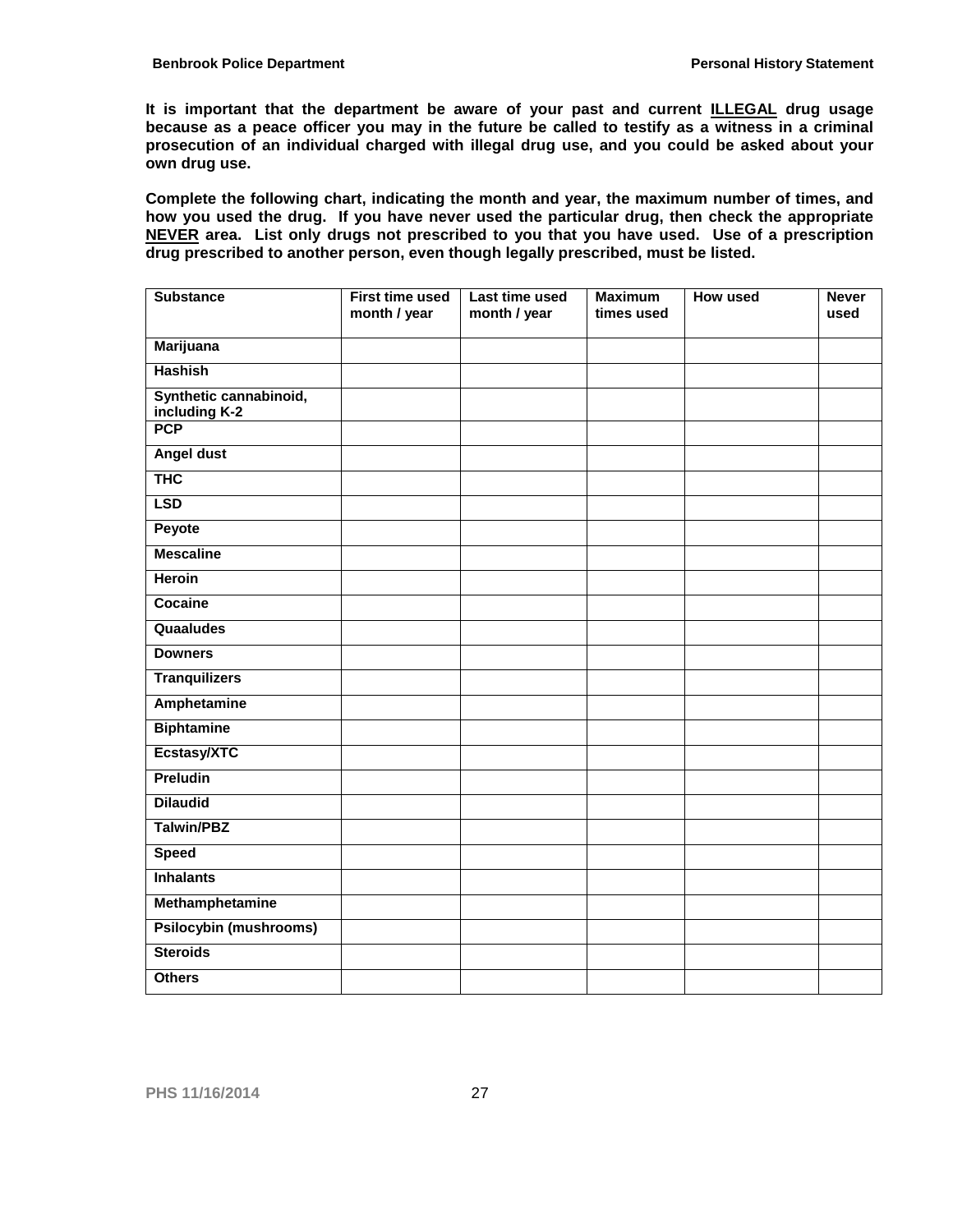#### **Financial History**

| Present gross salary or wages            | Your spouse / domestic partner |  |
|------------------------------------------|--------------------------------|--|
| Other income (source, amount, frequency) |                                |  |

- **Y N** Are any of your accounts in collections?
- **Y N** Have you ever had any credit account suspended, charged-off, or cancelled for failure to pay?
- **Y N** Have you incurred any debt as a result of a business enterprise?
- **Y N** Have you ever been delinquent on payments of any loans or charge accounts?
- Y **N** Have you ever filed bankruptcy?
- **Y N** Have you ever had a lien placed on you?
- **Y N** Have you ever had a judgment placed against you?
- **Y N** Have any of your bills ever been turned over to a collection agency?
- **Y N** Have you ever had purchased goods repossessed?
- **Y N** Have your wages ever been garnished?
- **Y N** Have you ever been delinquent on income or other taxes?
- **Y N** Have you ever failed to file income tax?
- **Y N** Have you ever had an employment bond refused?
- **Y N** Have you ever avoided paying any lawful debt by moving away?
- **Y N** Have you ever defaulted (failed to pay) a loan?
- **Y N** Have you ever borrowed money to pay for a gambling debt?
- **Y N** Have you ever spent money for illegal purposes? (drugs, prostitution, fraudulent documents, etc.)
- **Y N** Have you ever failed or been late on a court-ordered payment? (child support, alimony, etc.)
- **Y N** Have you ever written a check that was returned non-sufficient funds?
- **Y N** Have you written three or more bad checks in a one-year period?
- **Y N** Have you ever applied for unemployment compensation?
- **Y N** Have you ever received unemployment compensation?

#### **If you answered yes to any of the above, give complete details, including dates. Attach additional sheets if needed.**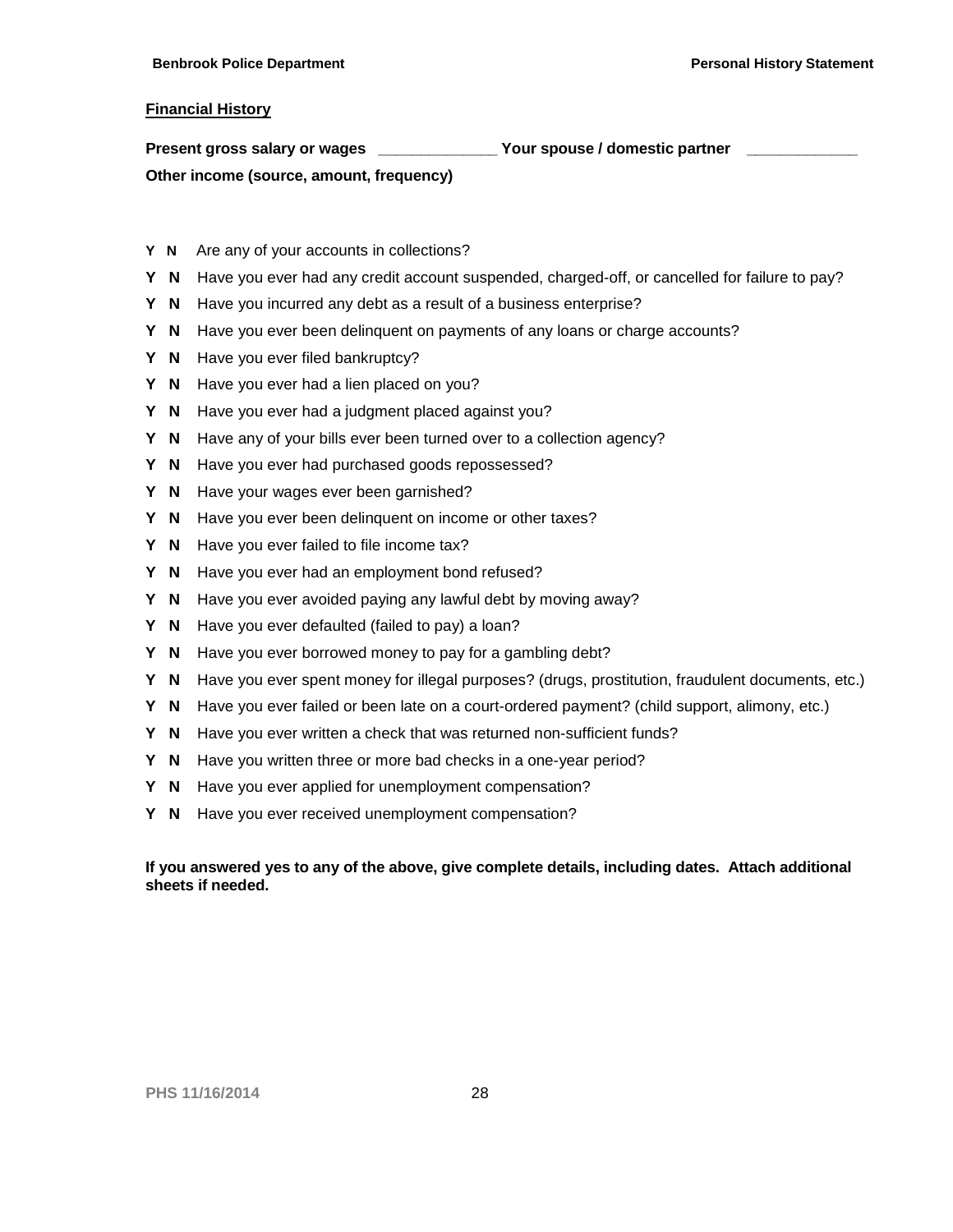**List all financial obligations you and/or your spouse have, to include, but not limited to monies owed to individuals, companies or others for items such as student loans (including those that are deferred), autos, housing, credit cards, child support payments, charge accounts, personal loans, and any other debt or payment, (exclude routine monthly household utility payments - unless these payments are in arrears). List all outstanding debts that have not been paid.**

| <b>NAME / ADDRESS OF CREDITOR</b> | <b>REASON</b><br><b>FOR DEBT</b> | <b>BALANCE</b> | <b>MONTHLY</b><br><b>PAYMENT</b> | <b>PAST</b><br>DUE? |
|-----------------------------------|----------------------------------|----------------|----------------------------------|---------------------|
|                                   |                                  |                |                                  |                     |
|                                   |                                  |                |                                  |                     |
|                                   |                                  |                |                                  |                     |
|                                   |                                  |                |                                  |                     |
|                                   |                                  |                |                                  |                     |
|                                   |                                  |                |                                  |                     |
|                                   |                                  |                |                                  |                     |
|                                   |                                  |                |                                  |                     |
|                                   |                                  |                |                                  |                     |
|                                   |                                  |                |                                  |                     |
|                                   |                                  |                |                                  |                     |
|                                   |                                  |                |                                  |                     |
|                                   |                                  |                |                                  |                     |
|                                   |                                  |                |                                  |                     |
|                                   |                                  |                |                                  |                     |
|                                   |                                  |                |                                  |                     |
|                                   |                                  |                |                                  |                     |
|                                   |                                  |                |                                  |                     |
|                                   |                                  |                |                                  |                     |
|                                   |                                  |                |                                  |                     |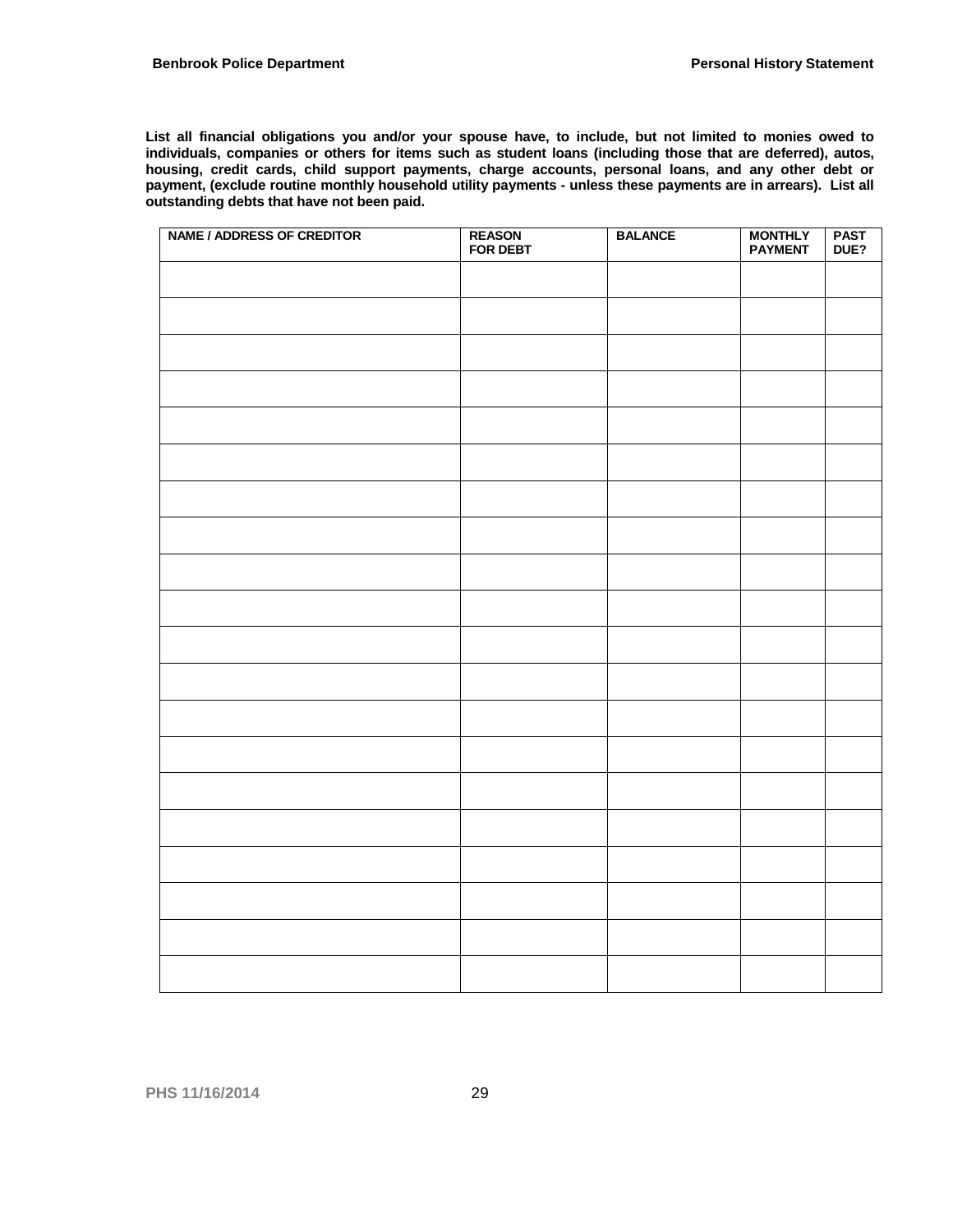#### **Neighbors and References**

**List 6 people who know you well, such as friends, co-workers, and military acquaintances. Do not include relatives, employers, or housemates, or other individuals listed elsewhere in this document. Names, addresses, and contact information must be complete, accurate, and current. This includes area and zip codes.**

| Name and<br>Relationship   |      |      |       | Years<br>Known |  |  |  |
|----------------------------|------|------|-------|----------------|--|--|--|
| Address                    |      |      |       |                |  |  |  |
| Occupation and<br>Employer |      |      |       |                |  |  |  |
| Home<br>Phone              | Work | Cell | email |                |  |  |  |
| Name and<br>Relationship   |      |      |       | Years<br>Known |  |  |  |
| <b>Address</b>             |      |      |       |                |  |  |  |
| Occupation and<br>Employer |      |      |       |                |  |  |  |
| Home<br>Phone              | Work | Cell | email |                |  |  |  |
| Name and<br>Relationship   |      |      |       | Years<br>Known |  |  |  |
| <b>Address</b>             |      |      |       |                |  |  |  |
| Occupation and<br>Employer |      |      |       |                |  |  |  |
| Home<br>Phone              | Work | Cell | email |                |  |  |  |
| Name and<br>Relationship   |      |      |       | Years<br>Known |  |  |  |
| Address                    |      |      |       |                |  |  |  |
| Occupation and<br>Employer |      |      |       |                |  |  |  |
| Home<br>Phone              | Work | Cell | email |                |  |  |  |
| Name and<br>Relationship   |      |      |       | Years<br>Known |  |  |  |
| <b>Address</b>             |      |      |       |                |  |  |  |
| Occupation and<br>Employer |      |      |       |                |  |  |  |
| Home<br>Phone              | Work | Cell | email |                |  |  |  |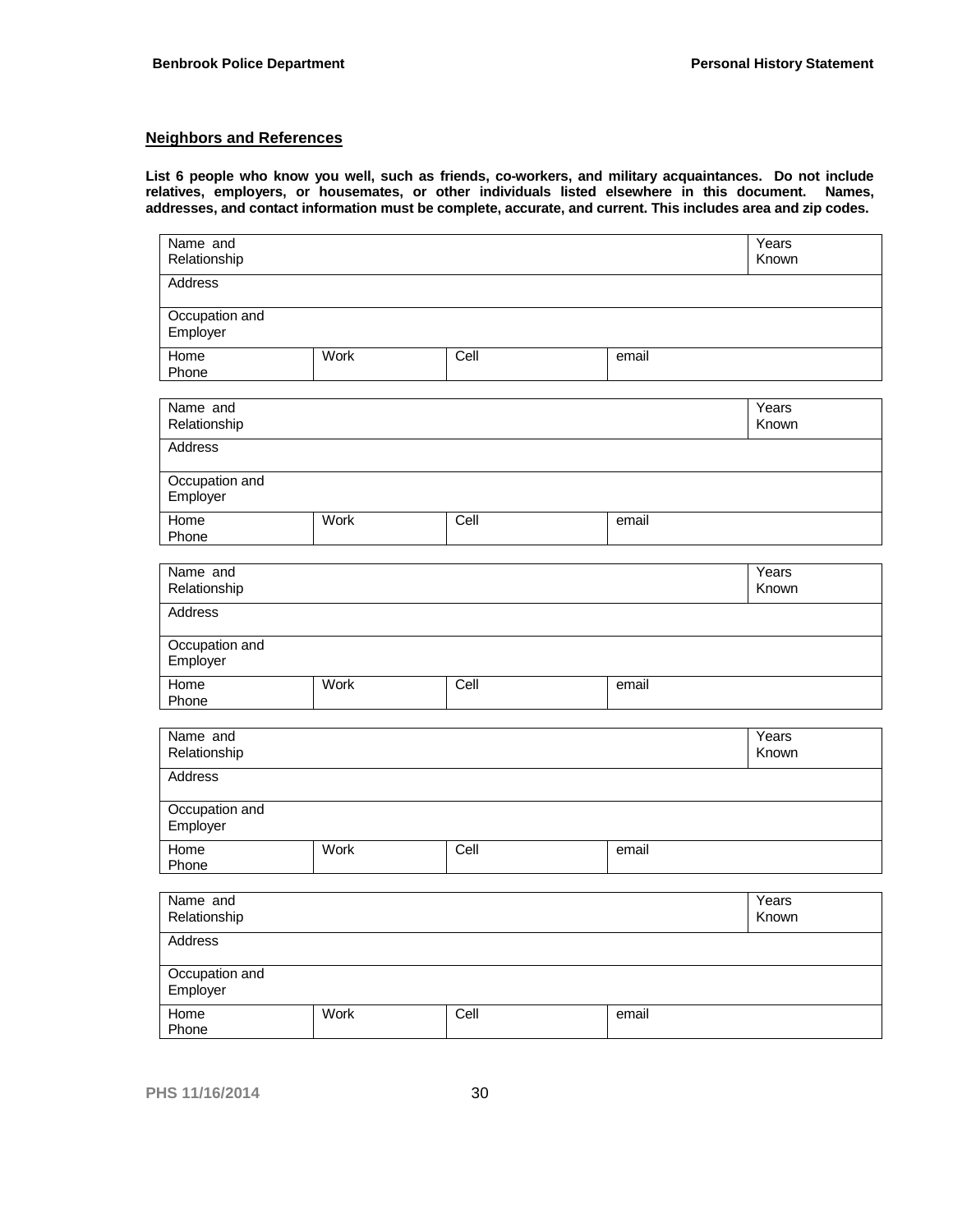| Name and<br>Relationship   |      |      |       | Years<br>Known |
|----------------------------|------|------|-------|----------------|
| Address                    |      |      |       |                |
| Occupation and<br>Employer |      |      |       |                |
| Home<br>Phone              | Work | Cell | email |                |

#### **List neighbors that live on both sides of your current residence and any others you'd like. If you do not know your neighbors, meet them.**

| Name                       |      |      |       | Years<br>Known |
|----------------------------|------|------|-------|----------------|
| Address                    |      |      |       |                |
| Occupation and<br>Employer |      |      |       |                |
| Home<br>Phone              | Work | Cell | email |                |
| Name                       |      |      |       | Years<br>Known |
| Address                    |      |      |       |                |
| Occupation and<br>Employer |      |      |       |                |
| Home<br>Phone              | Work | Cell | email |                |
| Name                       |      |      |       | Years<br>Known |
| Address                    |      |      |       |                |
| Occupation and<br>Employer |      |      |       |                |
| Home<br>Phone              | Work | Cell | email |                |
| Name                       |      |      |       | Years<br>Known |
| Address                    |      |      |       |                |
| Occupation and<br>Employer |      |      |       |                |
| Home<br>Phone              | Work | Cell | email |                |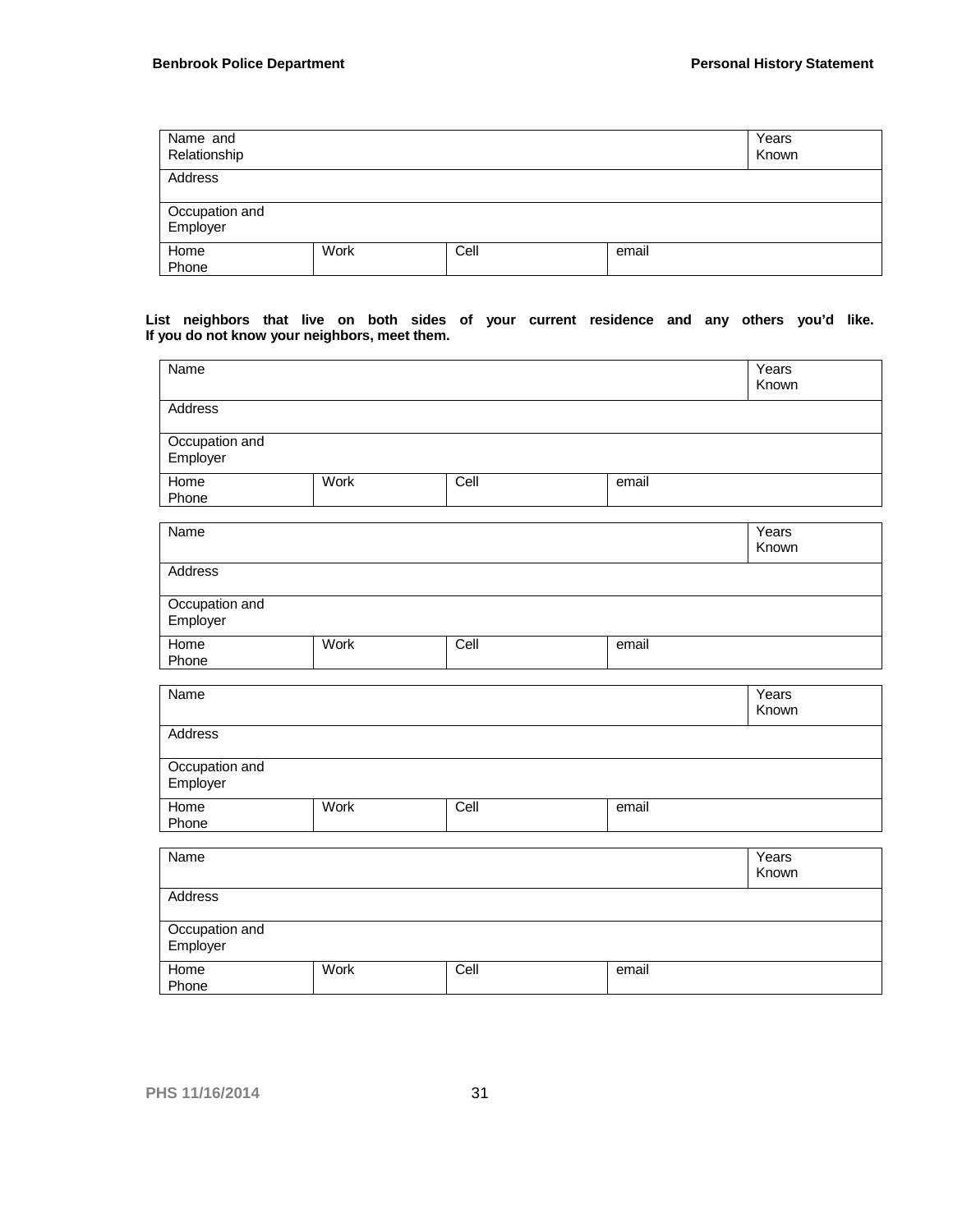#### **Personal Declarations**

- **Y N** Do you drink alcoholic beverages?
- **Y N** Have you ever had a fight while you were intoxicated?
- **Y N** Have you been intoxicated in a public place during the last 12 months?
- **Y N** Have you operated a motor vehicle while consuming alcohol in the last 12 months?
- **Y N** Have you operated a motor vehicle while intoxicated in the last 12 months?

**If you answered yes to any of the above questions, explain, provide dates, locations, and details.**

- **Y N** Are there any incidents in your life or details not mentioned herein which may influence this department's evaluation of your suitability for employment as a police officer?
- **Y N** Are there any incidents in your life not mentioned herein which may reflect upon your suitability to perform the duties which you may be called upon to take or which might require further explanation?
- **Y N** Have you ever been refused a permit or license to carry a firearm?
- **Y N** Are you now, or have you ever been, a member or associate of a criminal enterprise, street gang, or any other group that advocates violence against individuals because of their race, religion, political affiliation, ethnic origin, nationality, sexual preference, or disability?
- **Y N** Have you, or have you ever had, a tattoo or other marking signifying membership in, or affiliation with, a criminal enterprise, street gang, or any other group that advocates violence against individuals because of their race, religion, political affiliation, ethnic origin, nationality, sexual preference, or disability?
- **Y N** Since the age of 16, have you ever been involved in an anger-provoked physical fight, confrontation, or other violent act?
- **Y N** Have you ever hit or physically overpowered a spouse or romantic partner?

**If the answer to any of the above questions is "YES", explain each and every incident (list juvenile and adult incidents.) Attach additional sheets if necessary.**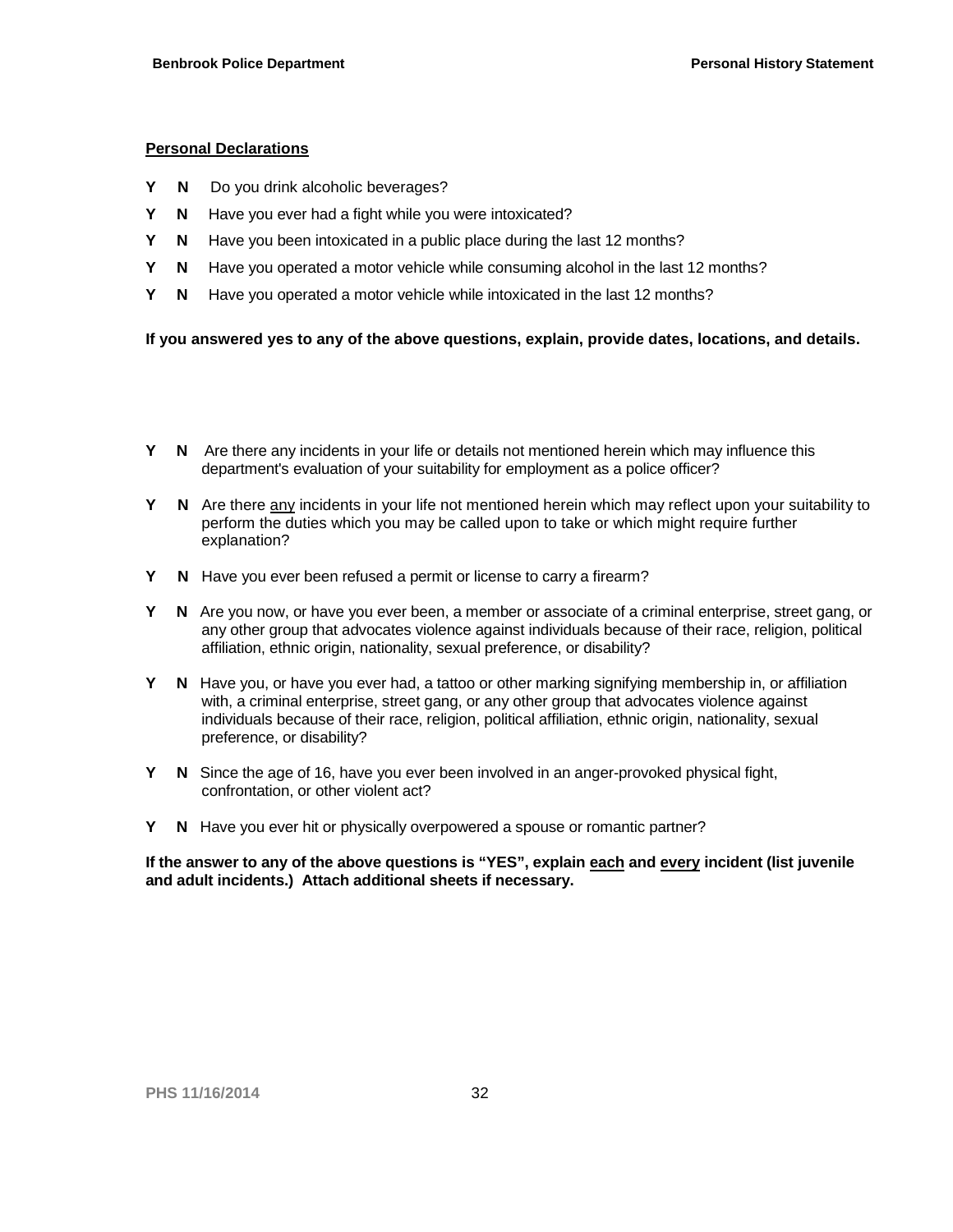In your own words explain why you want to become a police officer for the City of Benbrook.

**I hereby certify that there are no misrepresentations, omissions or falsifications in the foregoing statements and answers. I am fully aware that any such misrepresentations, omissions or falsifications may be grounds for immediate rejection or termination of employment.**

**Signature of applicant Community Community Community Community Community Community Community Community Community** 

**PHS 11/16/2014** 33

**\_\_\_\_\_\_\_\_\_\_\_\_\_\_\_\_\_\_\_\_\_\_\_\_\_\_\_\_\_\_\_\_\_\_\_\_\_\_\_\_\_\_\_\_\_ \_\_\_\_\_\_\_\_\_\_\_\_\_\_\_\_\_\_\_\_\_\_\_\_\_\_**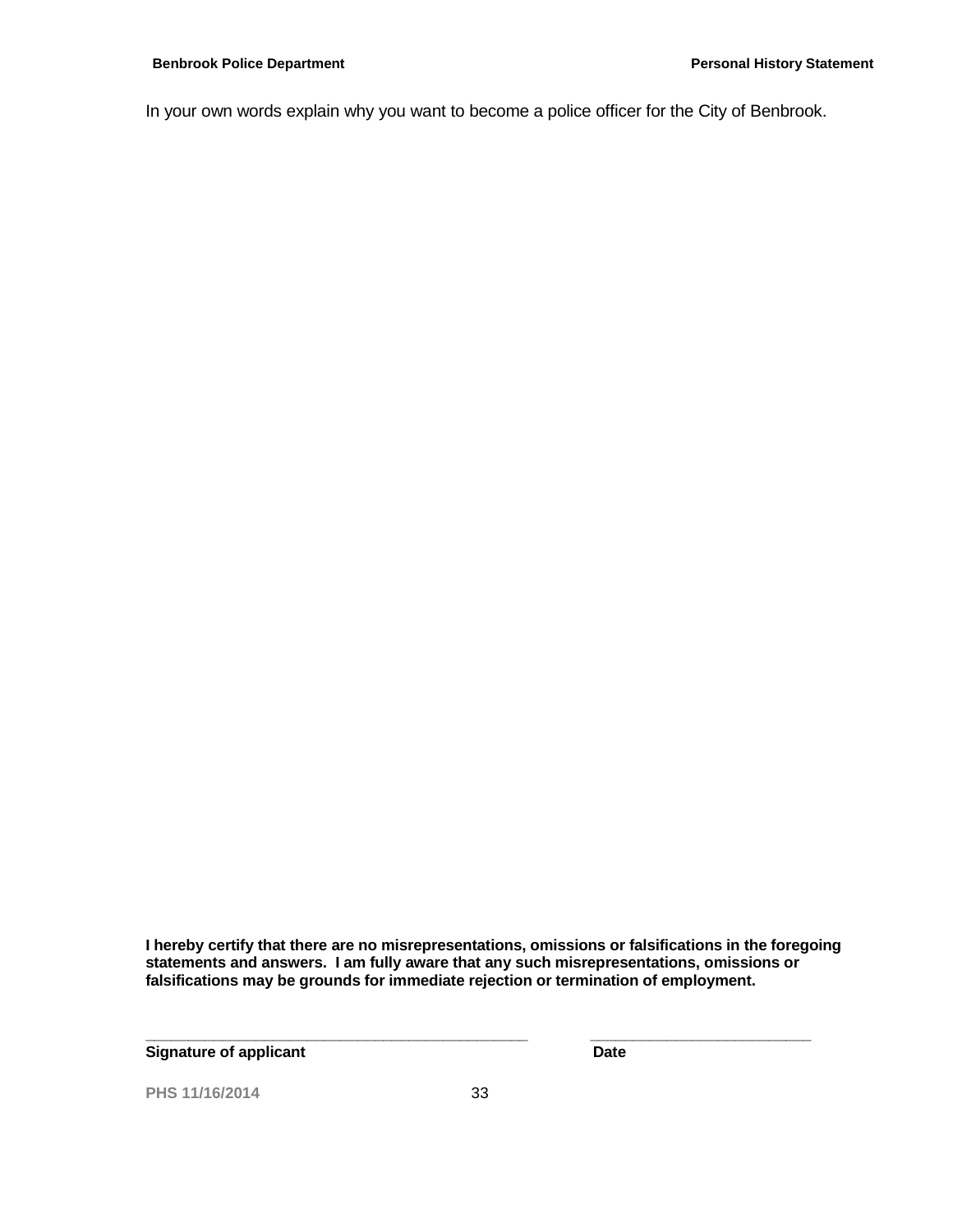#### **PERSONNEL SECTION - CONFIDENTIAL INFORMATION AGREEMENT FORM**

**A thorough investigation will be conducted to determine your qualifications for employment with the Benbrook Police Department. To a great extent, your employment will depend on information obtained in confidential interviews with persons with whom you have been associated. Therefore, such information is confidential and the department cannot reveal the reason of rejection for those applicants who are not accepted.** 

**I have read and fully understand the above statement.**

| <b>Signature of applicant</b> | <b>Date</b> |  |
|-------------------------------|-------------|--|
|                               |             |  |
| THE STATE OF TEXAS            |             |  |

**COUNTY OF \_\_\_\_\_\_\_\_\_\_\_\_\_\_\_\_\_\_\_\_\_\_\_\_**

| BEFORE ME, the undersigned authority, a Notary Public in and for said County and State, on this |            |  |
|-------------------------------------------------------------------------------------------------|------------|--|
| day personally appeared                                                                         | . known to |  |
| me to be the person whose name is subscribed to the foregoing instrument, and acknowledged to   |            |  |
| me that he/she executed the same for the purpose and consideration therein expressed.           |            |  |

| GIVEN UNDER MY HAND AND SEAL OF OFFICE THIS THE | <b>DAY OF</b> |  |  |
|-------------------------------------------------|---------------|--|--|
|-------------------------------------------------|---------------|--|--|

**Notary Public In and For \_\_\_\_\_\_\_\_\_\_County, Texas.**

**\_\_\_\_\_\_\_\_\_\_\_\_\_\_\_\_\_\_\_\_\_\_\_\_\_\_\_\_\_\_\_\_\_\_\_\_\_\_\_\_\_**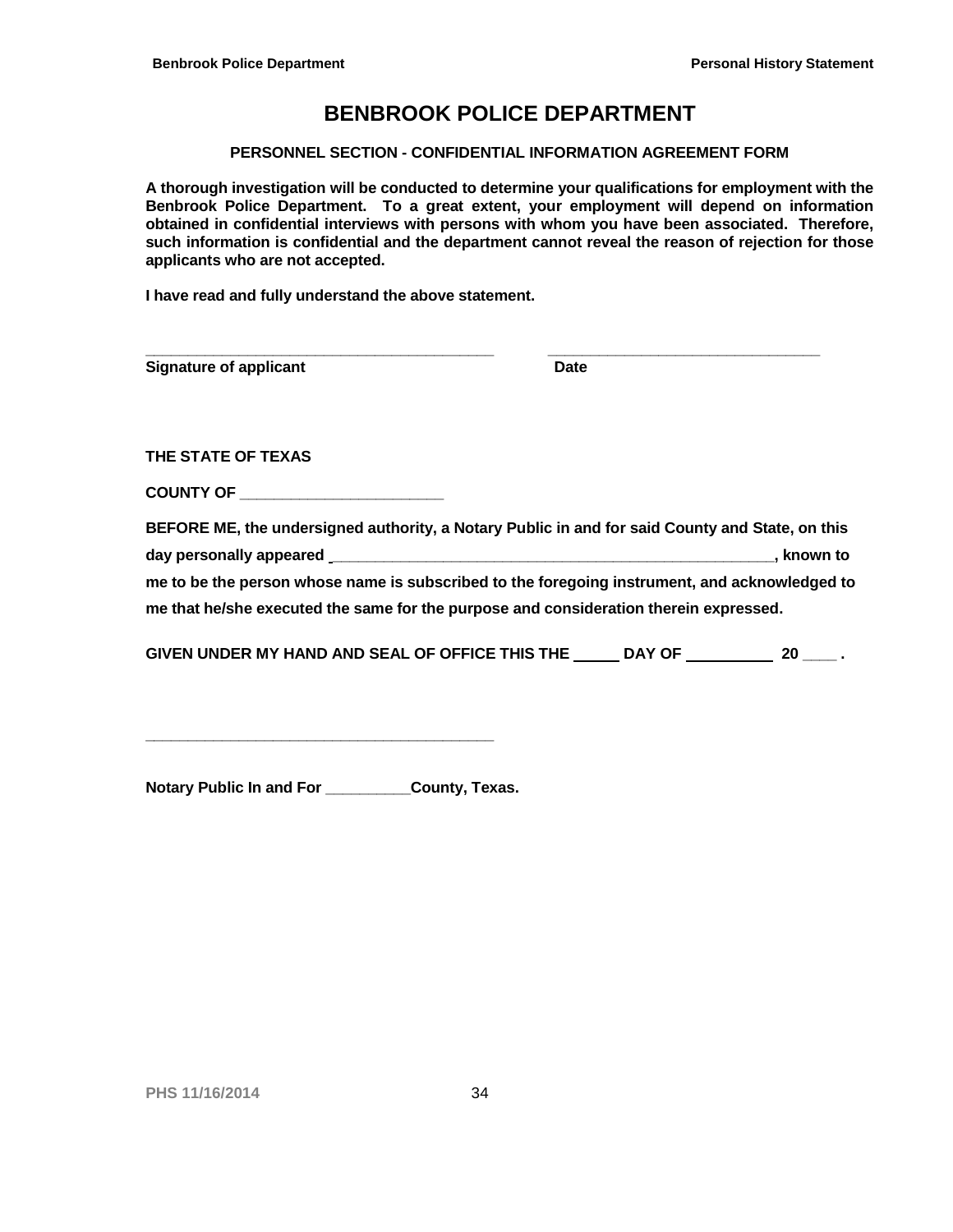#### **1080 Mercedes Street, Benbrook, Texas 76126 Phone (817) 249-1610 Fax (817) 249-4803**

#### **AUTHORIZATION FOR RELEASE OF INFORMATION**

**I, I**, *l* **<b>I**, *l* **<b>I**, *l l l l l l l l l l l l l l l l l l l l l l l l l l l l l l l l* **full disclosure of all records and documentation concerning me to any agent of the Benbrook Police Department, regardless whether said records and documentation are of a public, private, or confidential nature or otherwise protected under state law.**

**It is the intent of this authorization to give my consent to the full and complete disclosure of any and all records and documentation including, but not limited to: educational institutions I have attended; financial or credit institutions, including records of loans and collateral, credit reports and ratings, and other financial statements and records wherever filed; medical and psychiatric treatment and consultations, including records of hospitals, clinics, private practitioners and the United States Veterans Administration, if applicable; all employment and pre-employment records and documentation, including background reports, previous polygraph and psychological records, efficiency ratings, performance evaluations, criminal history background checks, complaints of any nature, disciplinary actions and grievances filed by or against me and the records and recollections of attorneys at law or other counsel involving any civil, criminal or administrative actions in which I presently am or have been involved in any way, as well as any other records or documentation deemed necessary by the Benbrook Police Department in reviewing my application for employment.**

**I understand that any information or documentation received or obtained through a background investigation of me, whether received or obtained directly or indirectly, will be considered in determining my suitability for employment with the Benbrook Police Department.**

**I hereby certify and agree that any person or persons who may furnish information or documentation concerning me shall not be held liable for giving such information or documentation, and I hereby release all persons from any and all liability resulting from the disclosure of such records and documentation.**

**A copy of this authorization for Release of Information will be valid as an original thereof.**

| <b>APPLICANT (PRINT FULL NAME)</b> | <b>APPLICANT'S SIGNATURE</b>                                           | <b>DATE</b>              |
|------------------------------------|------------------------------------------------------------------------|--------------------------|
| <b>ADDRESS</b>                     | <b>DRIVER'S LICENSE #</b>                                              | <b>SOCIAL SECURITY #</b> |
|                                    | SUBSCRIBED TO AND SWORN TO ME THIS __________ DAY OF _________________ | $20$ ,                   |
|                                    | <b>COUNTY, TEXAS.</b>                                                  |                          |
| <b>NOTARY PUBLIC SIGNATURE</b>     |                                                                        |                          |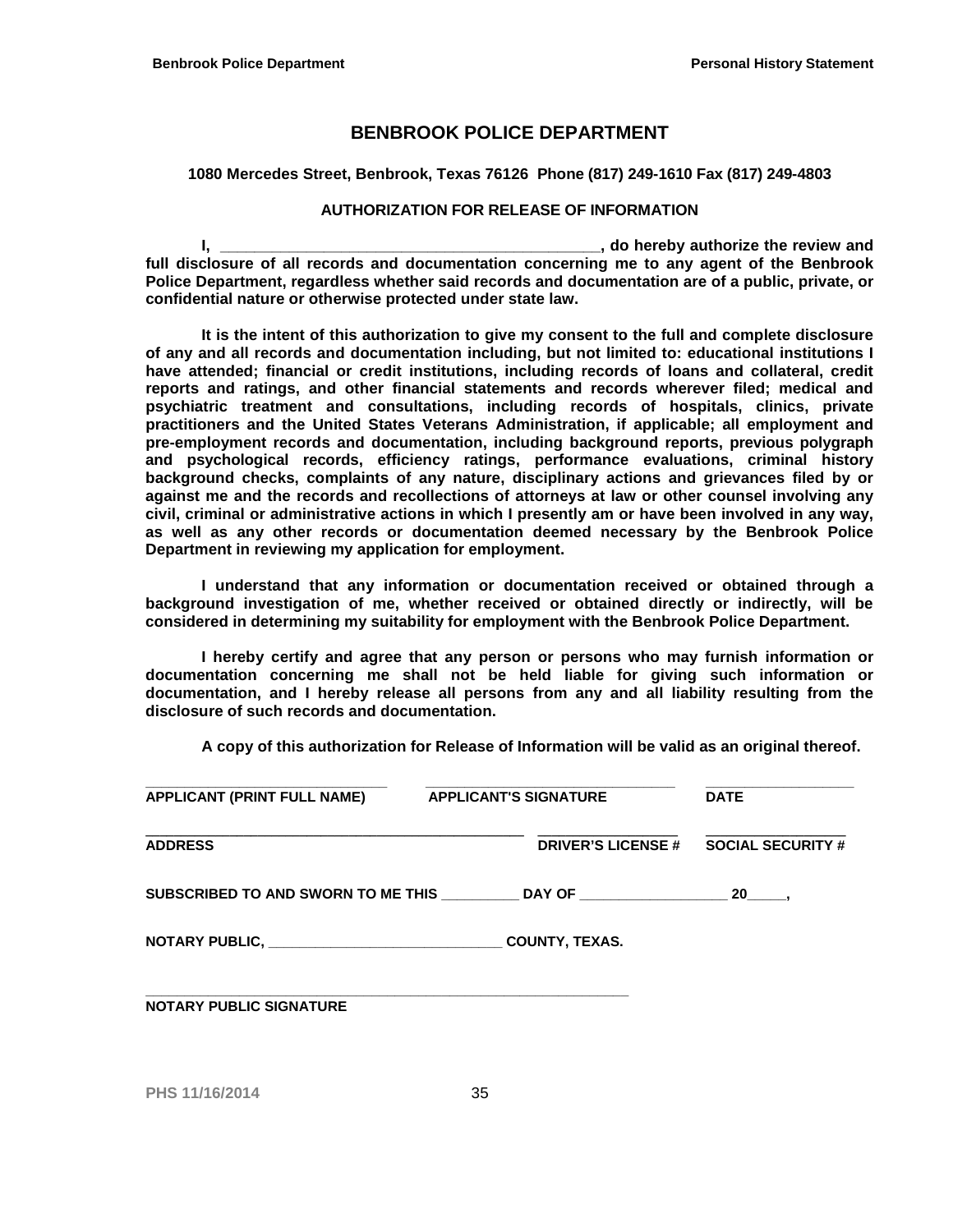#### **1080 Mercedes Street, Benbrook, Texas 76126 Phone (817) 249-1610 Fax (817) 249-4803**

#### **AUTHORIZATION FOR RELEASE OF INFORMATION**

**I, I**, *l* **<b>I**, *l* **<b>I**, *l l l l l l l l l l l l l l l l l l l l l l l l l l l l l l l l* **full disclosure of all records and documentation concerning me to any agent of the Benbrook Police Department, regardless whether said records and documentation are of a public, private, or confidential nature or otherwise protected under state law.**

**It is the intent of this authorization to give my consent to the full and complete disclosure of any and all records and documentation including, but not limited to: educational institutions I have attended; financial or credit institutions, including records of loans and collateral, credit reports and ratings, and other financial statements and records wherever filed; medical and psychiatric treatment and consultations, including records of hospitals, clinics, private practitioners and the United States Veterans Administration, if applicable; all employment and pre-employment records and documentation, including background reports, previous polygraph and psychological records, efficiency ratings, performance evaluations, criminal history background checks, complaints of any nature, disciplinary actions and grievances filed by or against me and the records and recollections of attorneys at law or other counsel involving any civil, criminal or administrative actions in which I presently am or have been involved in any way, as well as any other records or documentation deemed necessary by the Benbrook Police Department in reviewing my application for employment.**

**I understand that any information or documentation received or obtained through a background investigation of me, whether received or obtained directly or indirectly, will be considered in determining my suitability for employment with the Benbrook Police Department.**

**I hereby certify and agree that any person or persons who may furnish information or documentation concerning me shall not be held liable for giving such information or documentation, and I hereby release all persons from any and all liability resulting from the disclosure of such records and documentation.**

**A copy of this authorization for Release of Information will be valid as an original thereof.**

| <b>APPLICANT (PRINT FULL NAME)</b> | <b>APPLICANT'S SIGNATURE</b>                                                       | <b>DATE</b>              |
|------------------------------------|------------------------------------------------------------------------------------|--------------------------|
| <b>ADDRESS</b>                     | <b>DRIVER'S LICENSE #</b>                                                          | <b>SOCIAL SECURITY #</b> |
|                                    | SUBSCRIBED TO AND SWORN TO ME THIS __________DAY OF ______________________________ |                          |
|                                    | <b>COUNTY, TEXAS.</b>                                                              |                          |
| <b>NOTARY PUBLIC SIGNATURE</b>     |                                                                                    |                          |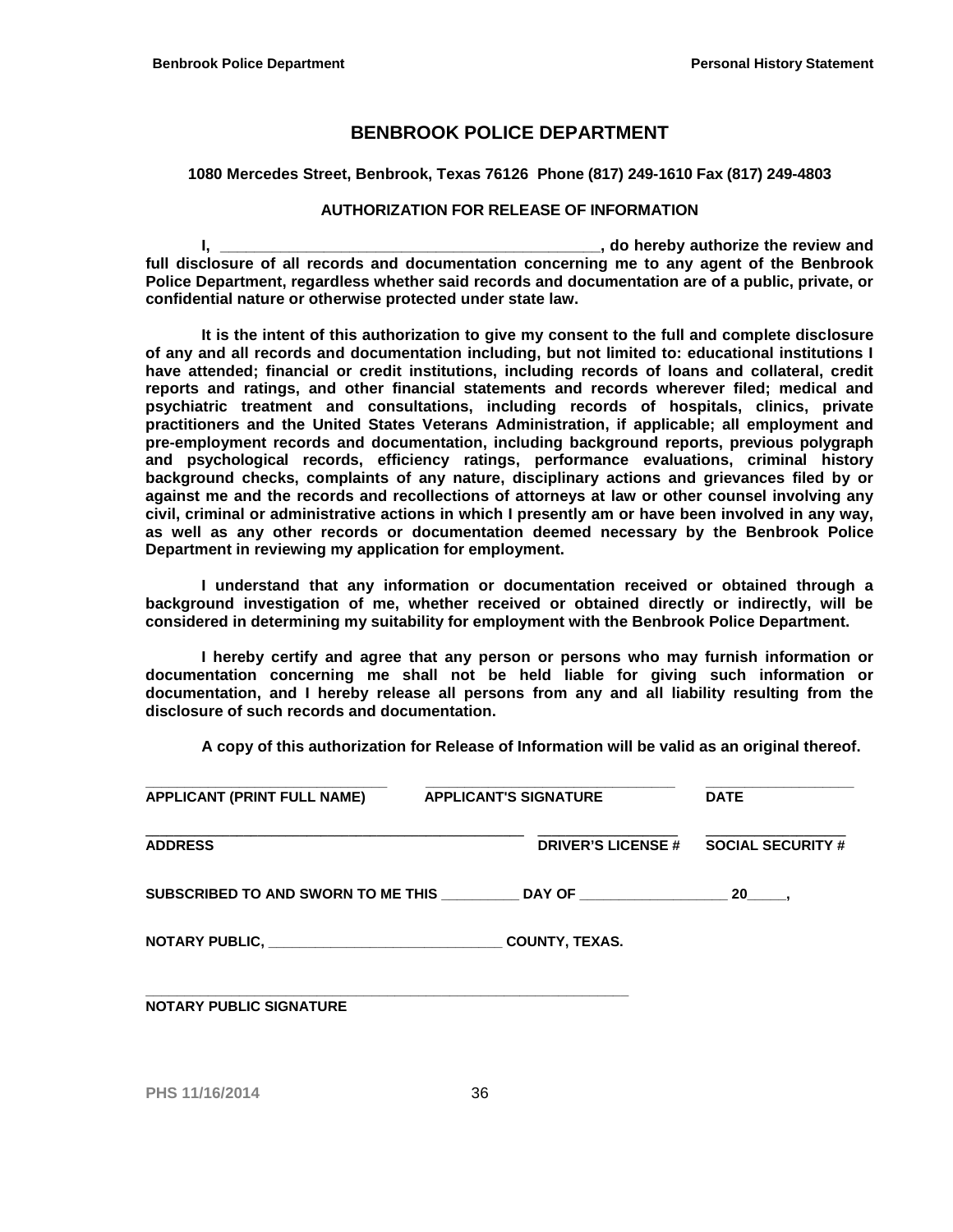#### **1080 Mercedes Street, Benbrook, Texas 76126 Phone (817) 249-1610 Fax (817) 249-4803**

#### **AUTHORIZATION FOR RELEASE OF INFORMATION**

**I, \_\_\_\_\_\_\_\_\_\_\_\_\_\_\_\_\_\_\_\_\_\_\_\_\_\_\_\_\_\_\_\_\_\_\_\_\_\_\_\_\_\_\_\_, do hereby authorize the review and full disclosure of all records and documentation concerning me to any agent of the Benbrook Police Department, regardless whether said records and documentation are of a public, private, or confidential nature or otherwise protected under state law.**

**It is the intent of this authorization to give my consent to the full and complete disclosure of any and all records and documentation including, but not limited to: educational institutions I have attended; financial or credit institutions, including records of loans and collateral, credit reports and ratings, and other financial statements and records wherever filed; medical and psychiatric treatment and consultations, including records of hospitals, clinics, private practitioners and the United States Veterans Administration, if applicable; all employment and pre-employment records and documentation, including background reports, previous polygraph and psychological records, efficiency ratings, performance evaluations, criminal history background checks, complaints of any nature, disciplinary actions and grievances filed by or against me and the records and recollections of attorneys at law or other counsel involving any civil, criminal or administrative actions in which I presently am or have been involved in any way, as well as any other records or documentation deemed necessary by the Benbrook Police Department in reviewing my application for employment.**

**I understand that any information or documentation received or obtained through a background investigation of me, whether received or obtained directly or indirectly, will be considered in determining my suitability for employment with the Benbrook Police Department.**

**I hereby certify and agree that any person or persons who may furnish information or documentation concerning me shall not be held liable for giving such information or documentation, and I hereby release all persons from any and all liability resulting from the disclosure of such records and documentation.**

**A copy of this authorization for Release of Information will be valid as an original thereof.**

| <b>APPLICANT (PRINT FULL NAME)</b> | <b>APPLICANT'S SIGNATURE</b> | <b>DATE</b>              |
|------------------------------------|------------------------------|--------------------------|
| <b>ADDRESS</b>                     | <b>DRIVER'S LICENSE #</b>    | <b>SOCIAL SECURITY #</b> |
|                                    |                              | $20$ ,                   |
|                                    | <b>COUNTY, TEXAS.</b>        |                          |
| <b>NOTARY PUBLIC SIGNATURE</b>     |                              |                          |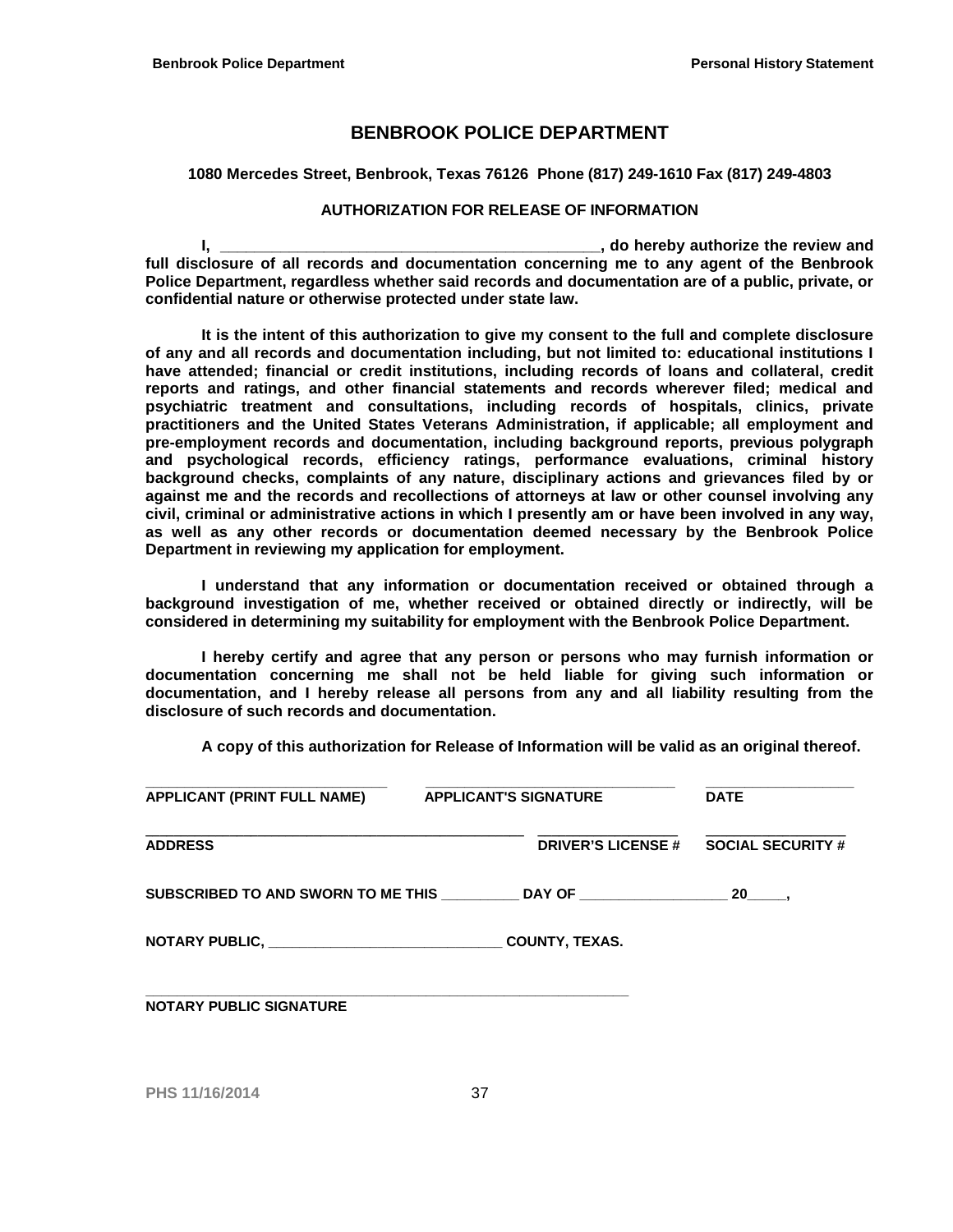#### **1080 Mercedes Street, Benbrook, Texas 76126 Phone (817) 249-1610 Fax (817) 249-4803**

#### **AUTHORIZATION FOR RELEASE OF INFORMATION**

**I, I**, *l* **<b>I**, *l* **<b>I**, *l l l l l l l l l l l l l l l l l l l l l l l l l l l l l l l l* **full disclosure of all records and documentation concerning me to any agent of the Benbrook Police Department, regardless whether said records and documentation are of a public, private, or confidential nature or otherwise protected under state law.**

**It is the intent of this authorization to give my consent to the full and complete disclosure of any and all records and documentation including, but not limited to: educational institutions I have attended; financial or credit institutions, including records of loans and collateral, credit reports and ratings, and other financial statements and records wherever filed; medical and psychiatric treatment and consultations, including records of hospitals, clinics, private practitioners and the United States Veterans Administration, if applicable; all employment and pre-employment records and documentation, including background reports, previous polygraph and psychological records, efficiency ratings, performance evaluations, criminal history background checks, complaints of any nature, disciplinary actions and grievances filed by or against me and the records and recollections of attorneys at law or other counsel involving any civil, criminal or administrative actions in which I presently am or have been involved in any way, as well as any other records or documentation deemed necessary by the Benbrook Police Department in reviewing my application for employment.**

**I understand that any information or documentation received or obtained through a background investigation of me, whether received or obtained directly or indirectly, will be considered in determining my suitability for employment with the Benbrook Police Department.**

**I hereby certify and agree that any person or persons who may furnish information or documentation concerning me shall not be held liable for giving such information or documentation, and I hereby release all persons from any and all liability resulting from the disclosure of such records and documentation.**

**A copy of this authorization for Release of Information will be valid as an original thereof.**

| <b>APPLICANT (PRINT FULL NAME)</b> | <b>APPLICANT'S SIGNATURE</b>                                                     | <b>DATE</b>              |
|------------------------------------|----------------------------------------------------------------------------------|--------------------------|
| <b>ADDRESS</b>                     | <b>DRIVER'S LICENSE #</b>                                                        | <b>SOCIAL SECURITY #</b> |
|                                    | SUBSCRIBED TO AND SWORN TO ME THIS _________ DAY OF ____________________________ | $20$ .                   |
|                                    | <b>COUNTY, TEXAS.</b>                                                            |                          |
| <b>NOTARY PUBLIC SIGNATURE</b>     |                                                                                  |                          |